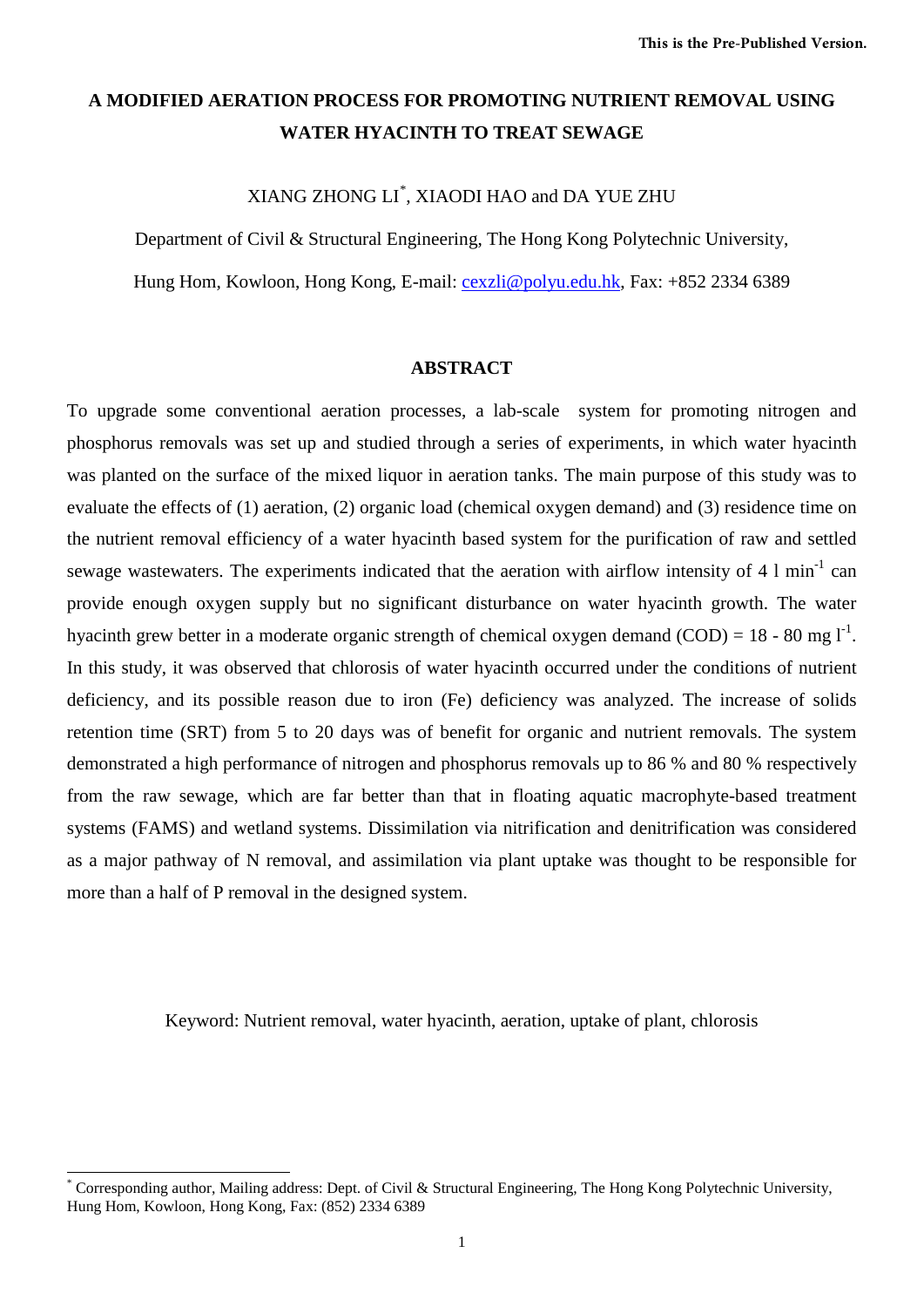#### **INTRODUCTION**

Nutrient removal from wastewater has become an important issue nowadays due to the problems of eutrophication in many areas of the world. Accordingly a trend of tightening up wastewater discharge standards for nutrient control is being forced internationally. For example, Europe has made a step forward due to the international agreements from the Rhine Action Program (RAP) and the North Sea Action Program (NSAP) [1-2]. Traditionally, conventional activated sludge processes (CASPs) used in most existing wastewater treatment plants (WWTPs) were designed for BOD/COD removal only. How to upgrade these WWTPs including a function of nutrient removal to comply with the new standards is an important issue for engineers. In the last decade, a lot of upgrading processes for nutrient removal have been developed and applied in Europe and other developed countries [2-8]. However, those developed techniques may not be suitable for application to all WWTPs in the developing countries due to their expensive upgrading costs. Meanwhile, the modification of the existing WWTPs may require a large footprint, which could be highly restricted in some places such as Hong Kong.

Although some existing conventional activated sludge processes (CASPs) have a potential for nitrogen removal via nitrification/denitrification after simple modifications, they are generally difficult for phosphorus removal unless some chemicals are added. A recent lab-research demonstrated that nitrification and denitrification associated with photosynthesis were a main pathway for permanent nitrogen removal from NBTPs such as lagoon [4]. But phosphorus removal from lagoons to a great extent has not yet reported [11]. On the other hand, many natural biological treatment processes (NBTPs) such as lagoons or oxidation ponds as low-cost techniques have also been rapidly developed in many countries such as China and North America [9-10]. They generally have limited capacity and efficiency for nutrient removal and need to be upgraded with affordable costs. As well known, aquatic plants can uptake both nitrogen and phosphorus from water. Nogales et al. demonstrated optimal effectiveness in reducing N, P and K from a secondary sewage effluent using water hyacinth [12]. In practice, NBTPs with aquatic plants can be also found. The floating aquatic macrophyte-based treatment system (FAMTS) and the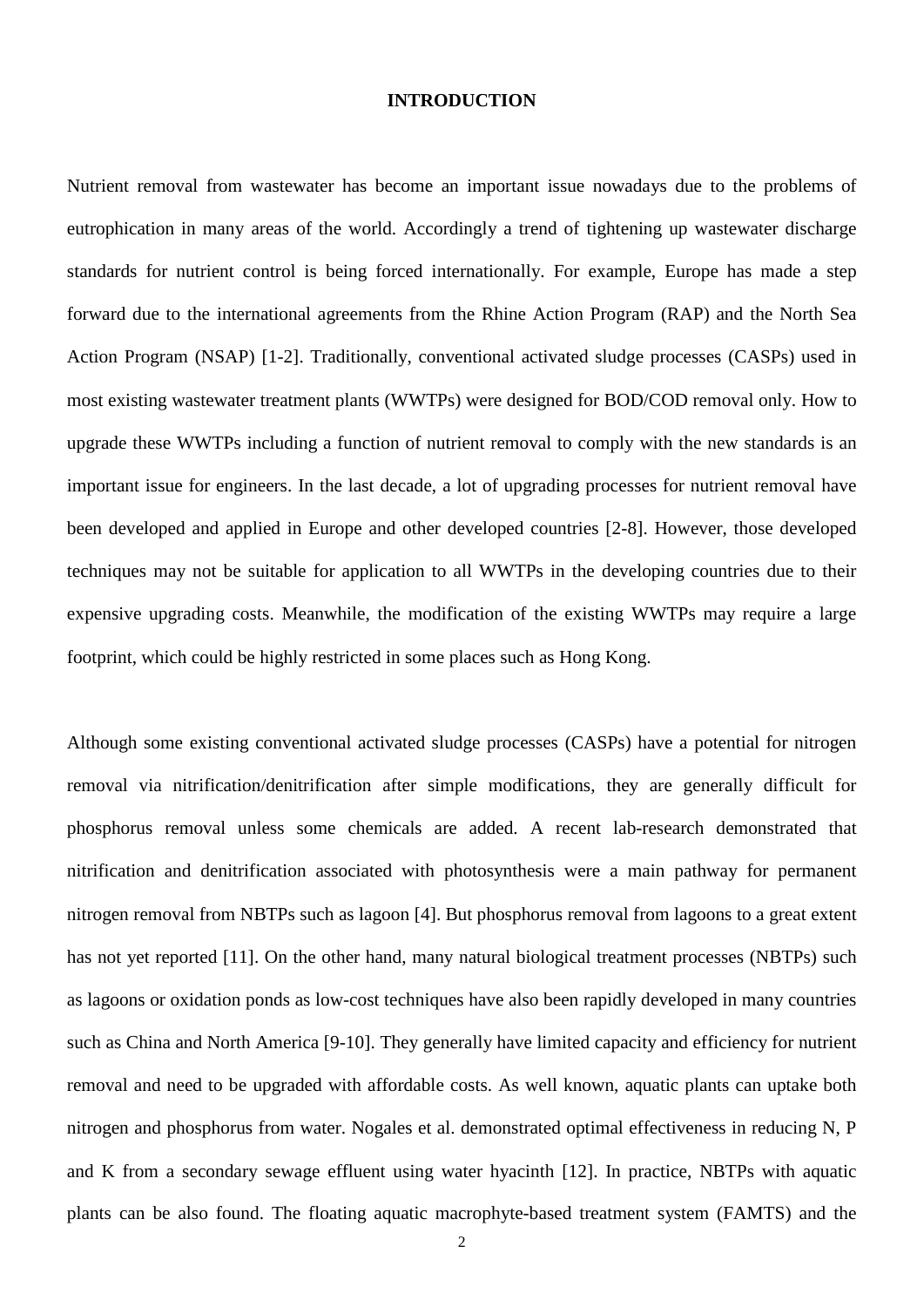constructed wetland system (CWS) have been proved to be successful in wastewater treatment, especially in nutrient removal [14-16]. Although FAMTS and CWS have certain advantages of low capital costs, simple operation, ease of maintenance, less energy consumption and little chemical use, low removal efficiency and odor problems are often associated with them. As one of widely used aquatic plants, water hyacinth can grow very quickly in water environment and can be regularly harvested. The harvested water hyacinth wastes can be utilized as animal food, fertilizer, soil conditioner and raw material of pulp and paper [17].

If NBTPs with water hyacinth is aerated or if water hyacinth is planted into existing CASPs to grow, the advantages of NBTPs and CASPs may be combined, so that nitrification/denitrification by microorganisms and uptake of phosphorus by aquatic plants might be of benefit for nutrient removal. Under this consideration, an aeration-water hyacinth system was thus designed in this study by planting water hyacinth in an intensified aeration process. It was aimed to conduct a series of lab-scale experiments to ascertain the parameters affecting the growth of water hyacinth in sewage and the parameters affecting overall nutrient removal efficiency in the designed aeration-water hyacinth process.

#### **MATERIALS AND METHODS**

#### Equipment and Materials

A total of three experiments were carried out in this study, in which 16-litre plastic buckets with an effective volume of 11 litters were used as reactors in Experiment 1 and Experiment 2, while 44-litre plastic tanks with an effective volume of 33 litters were used as reactors in Experiment 3. All the reactors were equipped with an aeration device including a T-shape plastic tube with two air-diffusers fixed at the bottom of each reactor. The structure of the reactors is shown in Figure 1. The sewage used in the experiments was collected once a week from a local WWTP in Hong Kong, which contained major domestic and minor commercial and industrial discharges. Water hyacinth (*Eichhornia crassipes* [Mart.] Solms) was collected from a local water pond in Hong Kong. The water hyacinth after collection was first cleaned and rinsed by tap water to remove mud, yellow and senescent tissue, and broken roots. Prior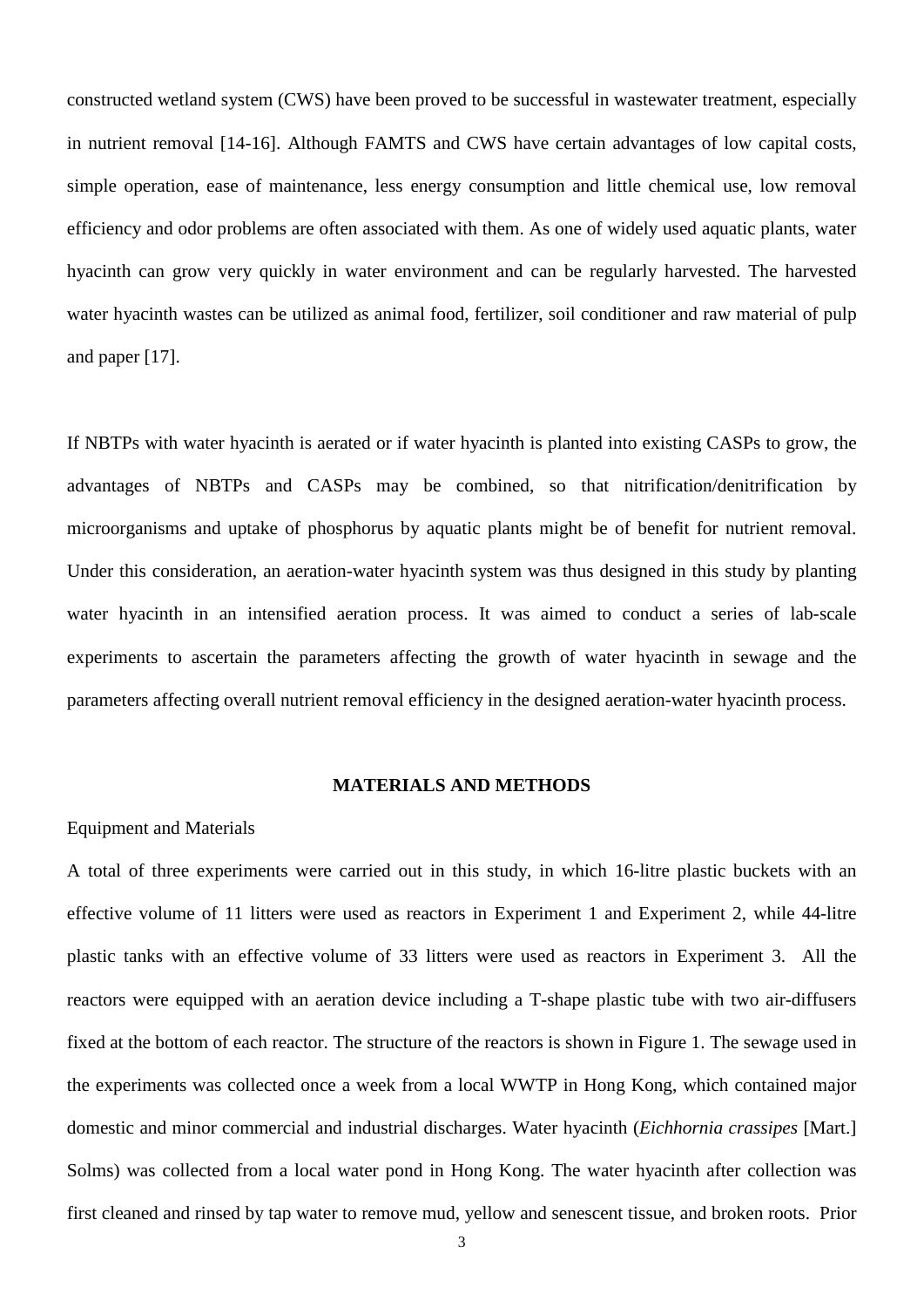to the experiments, the cleaned water hyacinth was cultivated outdoors in tap water for 10 days. Then the water hyacinth was planted in the reactors filled with either raw sewage or diluted sewage. In the experiments, the reactors were aerated in an alternative cycle of 0.5 hr on and 0.5 hr off. An intensified aeration intensity of 4 l min<sup>-1</sup> was applied in all the experiments. This aeration-water hyacinth system was operated similar to a Sequencing Batch Reactor (SBR). All experiments were operated outdoors under an ambient temperature.

## [Figure 1]

## Operating conditions of experiments

Experiment 1 was conducted in five 16-litre buckets, labeled as No. 1, 2, 3, 4 and 5, all of which were planted with water hyacinth. The raw sewage and diluted sewage with different COD concentrations of 200, 100, 50 and 20 mg  $I^1$  were filled into Bucket No. 1, 2, 3 and 4 respectively, and tap water with COD concentration of  $\leq 5$  mg l<sup>-1</sup> was filled into Bucket No. 5. During the experiment period, the buckets were fed in a batch mode. After every 2 or 3 days, the declined COD concentration and the lost amount of water in each bucket was made up by adding raw sewage and tap water to their initial values. The experiment was operated under an ambient temperature of  $7-18^{\circ}$ C and lasted for 59 days. The operating conditions in Experiment 1 are summarized in Table 1.

#### [Table 1]

Experiment 2 was carried out in four 16-litre buckets. While three of them, labeled as No. 1, 2 and 3, were planted with the water hyacinth, and the other one labeled as No. 4 was used as a control trial without planting water hyacinth. The four buckets were operated in a continuous-flow mode and the raw sewage was fed as influent with a flow rate of  $1.5 \, 1 \, \mathrm{d}^{-1}$ . Bucket No. 1, No. 2 and No. 3 had the solids retention time (SRT) of 20, 10, and 5 days respectively, while Bucket No. 4 had a SRT of 10 days. A hydraulic retention time (HRT) of 6.7 days was applied in all the buckets to perform an extended aeration process. The experiment was operated under the ambient temperature of  $12{\text -}29^{\circ}\text{C}$  and lasted for 64 days. The operating conditions in Experiment 2 are summarized in Table 2.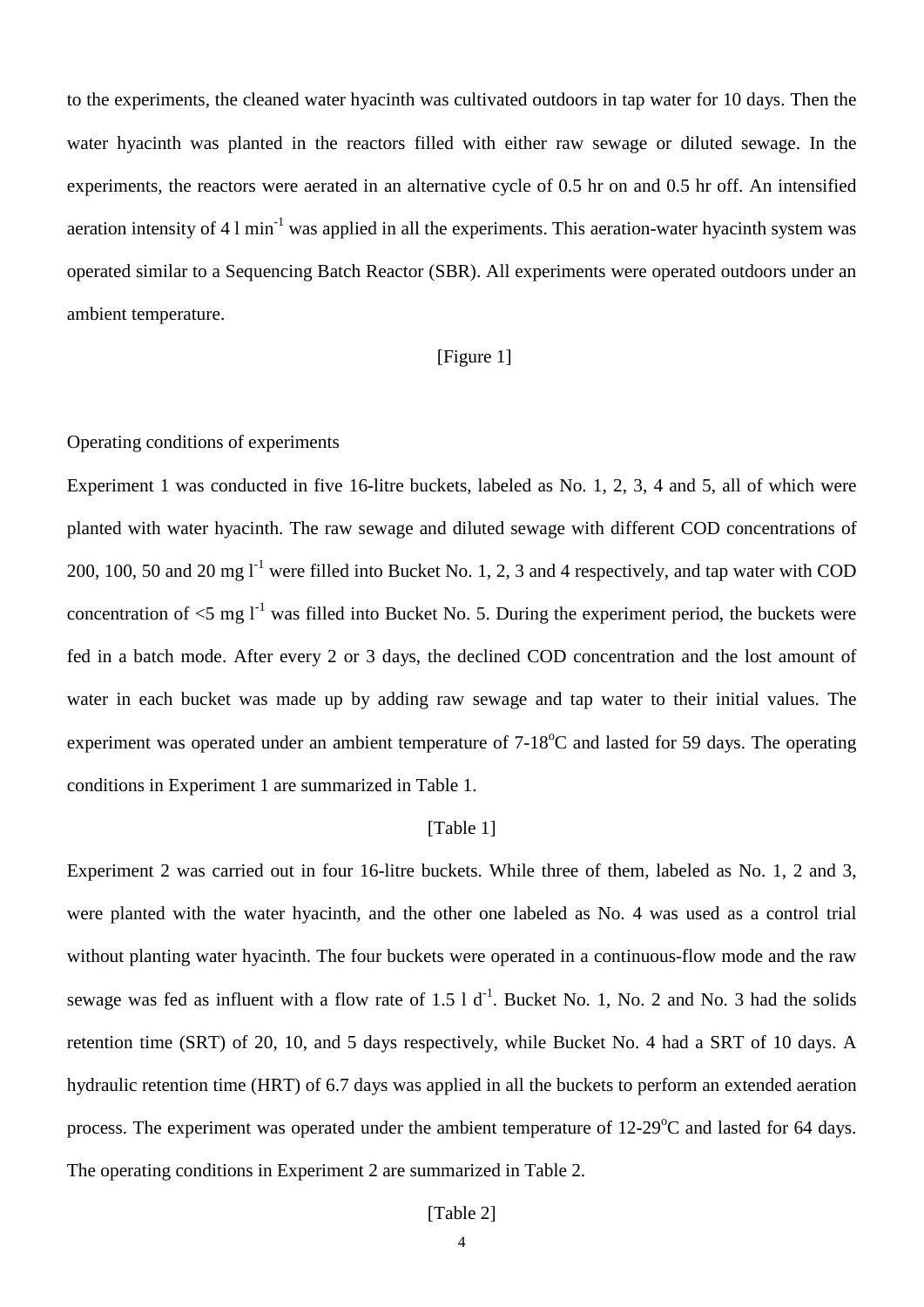Experiment 3 was carried out in the six tanks with a larger volume, which were operated as two groups: the tanks labeled as No.1, No. 2 and No. 3 were in Group 1 and the tanks labeled as No. 4, No. 5 and No. 6 were in Group 2. The tanks in Group 1 were employed to treat the diluted sewage, while the tanks in Group 2 were used to treat the undiluted sewage. Among them, Tank No. 2 and No. 6 were the duplicates of Tank No. 1 and No. 5 respectively. Tank No.1, No. 2, No. 5 and No. 6 were planted with water hyacinth and used as the aeration-water hyacinth systems; Tank No. 3 and No. 4 were not planted with any water hyacinth and used as the CASP systems. All the tanks from No.1 to No. 6 were operated in a continuous-flow mode with the same SRT and HRT of 10 days. The settled sewage without dilution was fed to the tanks in Group 1. The settled sewage was diluted with tap water to achieve COD=30 mg  $l^{-1}$  first and then fed to the tanks in Group 2. An influent flow rate of  $3.3 \mathrm{1} \mathrm{d}^{-1}$  was employed in all the tanks. The experiment was operated under an ambient temperature of  $19-33^{\circ}$ C and lasted for 92 days. During this period, water hyacinth was harvested once on the  $54<sup>th</sup>$  day. The operating conditions in Experiment 3 are summarized in Table 3.

## [Table 3]

#### Analyses and Measurements

Wastewater samples were collected from each bucket or tank twice a week for the analyses of chemical oxygen demand (COD), biochemical oxygen demand  $(BOD_5)$ , total Kjeldahl nitrogen (TKN), ammonia nitrogen (NH<sub>4</sub><sup>+</sup>-N), total phosphorus (TP), suspended solids (SS) and pH by the standard methods [18]. Suspended biomass was measured by determining the suspended solids in mixed liquor (MLSS) and attached biomass was determined by the following steps:

- take the water hyacinth out of the reactor
- rinse it by clean water carefully
- the amount of SS in the rinsing water was determined as attached biomass

The botanical state of water hyacinth growth, including changes of leaf color, leaf length, length and width of lamina and plant density, was consistently observed and measured during the experiments. The weight of water hyacinth during the experiments was also recorded.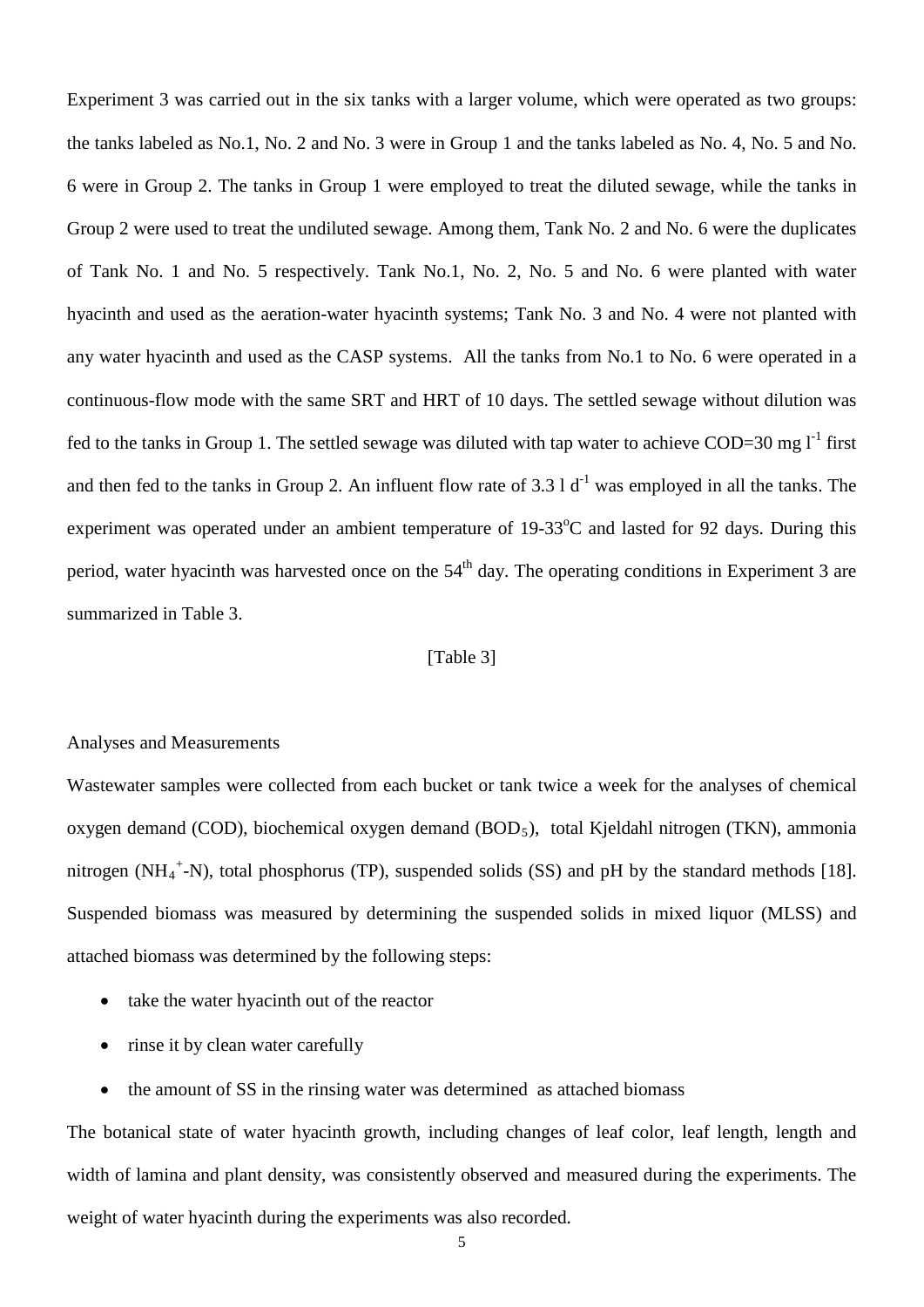#### **RESULTS AND DISCUSSION**

Characterization of sewage

The sewage collected from the WWTP was characterized in the laboratory. Their characteristics are summarized in Table 4.

### [Table 4]

### Growth of water hyacinth in sewage

*COD concentration:* In Experiment 1, the 5 buckets from No. 1 to No. 5 maintained the different COD concentrations of 200, 100, 50, 20 and 5 mg  $I<sup>-1</sup>$  respectively. The growth of water hyacinth in the buckets was carefully observed during the experimental period of 59 days. The weights of water hyacinth planted in the buckets before and after the experiment are compared as shown in Figure 2. It was found that the water hyacinth in Bucket No. 1 with the highest COD concentration did not achieve the highest increase in its weight, which means that the COD concentration in the bucket is not in direct proportion to growth of water hyacinth and might be resulted from several factors. Since this experiment was operated with a batch mode, there was the significant fluctuation of COD concentration in the buckets. It was found that a maximum COD variation of 126 mg  $l^{-1}$  was achieved in Bucket No. 1, when the declined COD from 74 mg  $I<sup>-1</sup>$  was instantly readjusted to the initial value of 200 mg  $I<sup>-1</sup>$ . This COD variation would result in a sudden change of permeation pressure between the interior and the exterior of root cells, and would further affect water hyacinth growth. The lowest increase of weight was found in Bucket No. 5 as expected, because organic substrate and nutrient elements were insufficient for water hyacinth to grow probably. The experimental results indicate that the COD concentration in the range of  $18-80$  mg  $1<sup>-1</sup>$  in the buckets of No. 2, No. 3 and No. 4 behaved more suitable for water hyacinth to grow. This COD value is also closed to a normal COD concentration of mixed liquor in activated sludge processes and lagoon water in most WWTPs and Lagoons.

#### [Figure 2]

*Chlorosis:* In Experiment 1, it was observed that leaf color of the plant in Bucket No. 4 and No. 5 appeared to a little bit yellow after 40 days growth. This chlorosis phenomenon was also confirmed in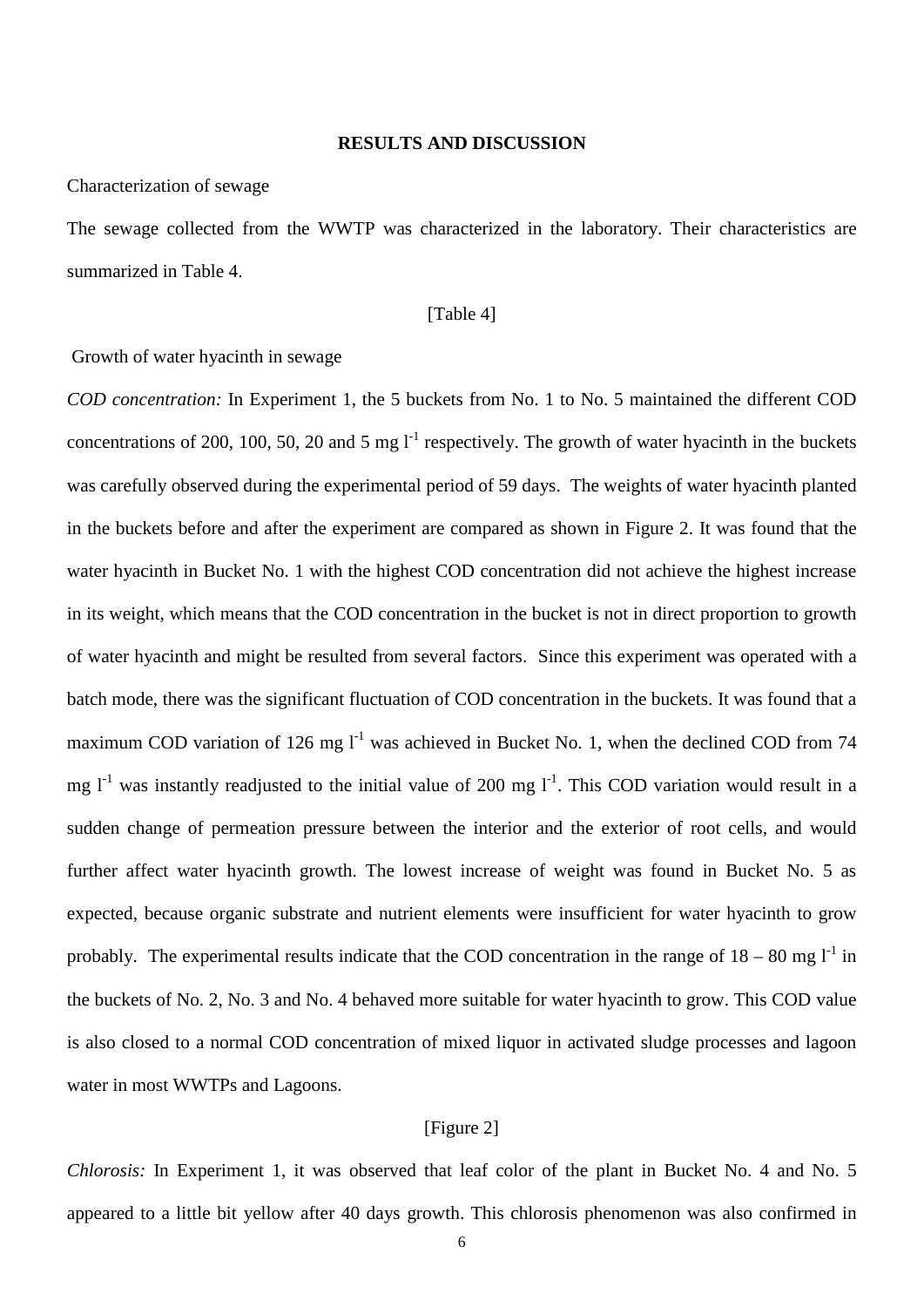Experiment 3, in which the water hyacinth in Bucket No. 1 and No. 2 fed with diluted sewage turned into yellow color after 54 days growth.

The chlorosis phenomenon of water hyacinth planted in sewage has never been reported. But Reddy [19] and Shiralipour *et al*. [20] stated the growing conditions of water hyacinth in cultivated solutions mixed. Chlorosis of water hyacinth in such solutions was supposed for two reasons: either nitrogen deficiency or iron deficiency. The N:P ratio in tissues of water hyacinth was reported to be approximately 6:1 [21] . For the reason, at least a N:P ratio of 6:1 should exist in sewage or diluted sewage for the normal growth of water hyacinth. In practice, municipal sewage can generally meet the required N:P ratio [22]. The influents (both raw and diluted sewage) used in the experiments had the N:P ratios between 7:1 and 10:1 respectively. Therefore, N deficiency seemed not a main reason causing the chlorosis of water hyacinth in the experiments. Alternatively, the concern of Fe deficiency became the main consideration, which may be the only possible factor causing the chlorosis of water hyacinth. Some metal elements such as Fe, Zn, Mn and Cu are generally considered to be essential for growth of aquatic plants [23, 24]. The mechanisms of Fe uptake by plants are different from those of Zn, Mn and Cu [25]. Fe uptake depends on soluble Fe concentration in solutions. Furthermore, solubility of Fe depends on pH values [24]. When pH in solution increases, soluble Fe will be reduced due to precipitation, and then Fe deficiency might occur. Mengel and Kirkby [26] reported that soluble Fe could be decreased by about 1,000 times when pH increased 1 unit, especially in the pH range of 5~9. Therefore, it can be understood that pH may change Fe status in water media even though sewage generally has no a lack of Fe. In this study, it was found that the mixed liquor in the buckets/tanks with the normal-green leaf of water hyacinth had pH of >7.1, whereas those with the yellow leaf of water hyacinth had  $pH<6.3$  (mainly due to nitrification). The lower pH in those buckets/tanks would certainly result in a decrease of soluble Fe, and cause Fe deficiency consequently. Marschner [27] reported that Fe deficiency could certainly cause yellow color of plant leaf and finally result in chlorosis. However, although chlorosis of water hyacinth might be attributed to Fe deficiency in this study, further quantitative research needs to be further carried out as Fe concentration was not measured in the experiments.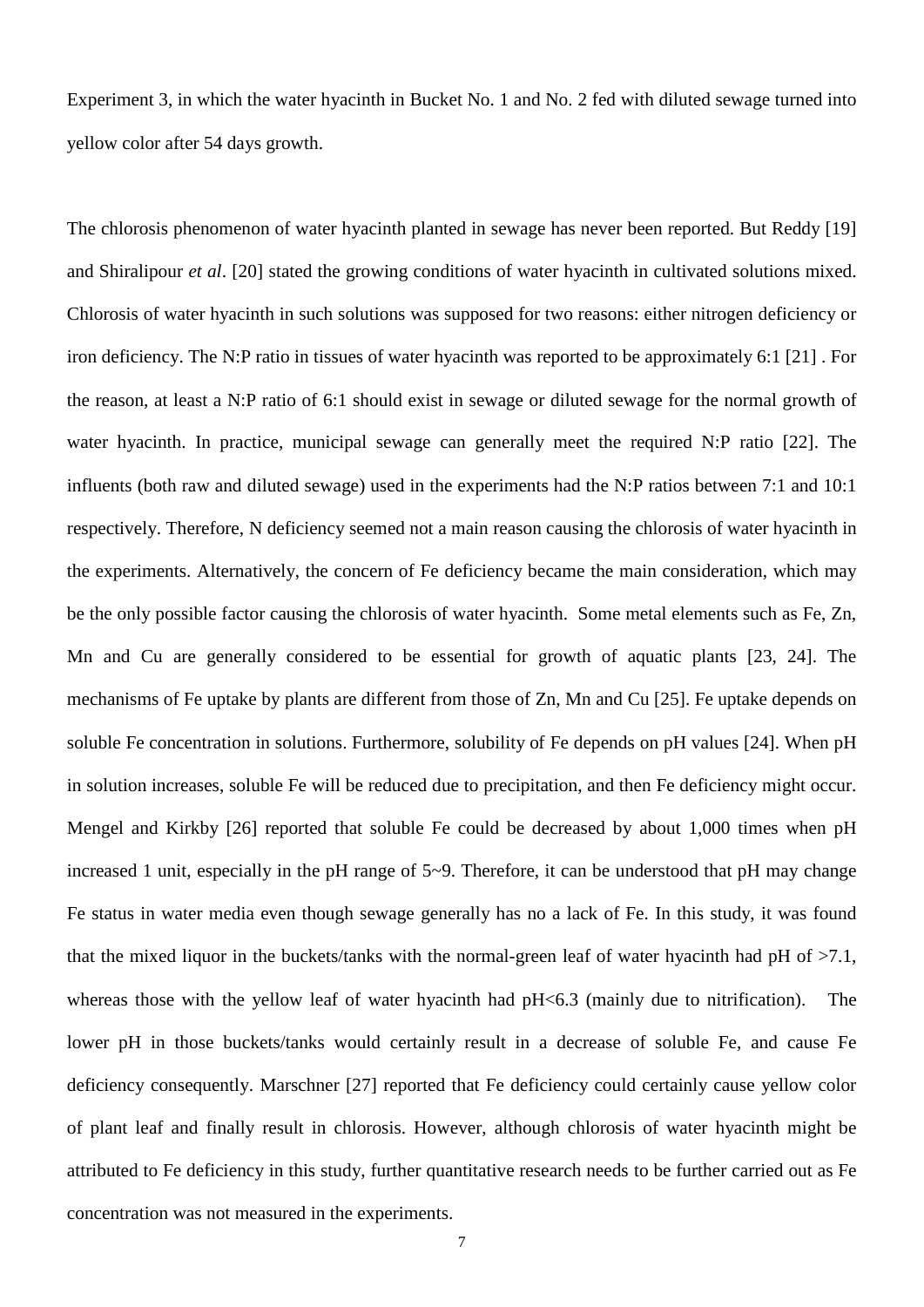#### Performance of the aeration-water hyacinth system

*Solids retention time (SRT):* In Experiment 2, three different SRTs of 20, 10 and 5 days were applied in Bucket No. 1, No. 2 and No. 3 respectively with a continuous flow mode. The operating conditions similar to a CASP were maintained. For this reason, higher removal efficiency was expected to appear at a longer SRT. The experimental results to indicate a relationship between SRT and removal efficiency are shown in Figure 3.

## [Figure 3]

Although higher removal efficiency appeared with a longer SRT applied, the differences among these removal efficiency were not very distinct. In principle, suspended-growth biomass would increase when SRT was increased, and more biomass would result in higher removal efficiency. Evidently, the results in Experiment 2 did not support this normal appearance even though there was indeed a significant difference of suspended-growth biomass (MLSS<sub>mean</sub>=261, 192 and 141 mg  $l^{-1}$ , respectively in the buckets of No. 1, No. 2 and No. 3). In fact, there also was attached-growth biomass in the aeration-water hyacinth system, besides suspended-growth biomass. When water hyacinth grew in the buckets, its root system played a role of supporting medium for biomass to develop as a biofilm. Moreover, the attached-growth biomass was consistently retained in the buckets, which has a long SRT. It means that the SRT used in the system did not indicate the mean lifetime of the attached-growth biomass at all, while it was only applied to the suspended-growth biomass. The long SRT applied to the attached-growth biomass certainly increased total biomass. Under the circumstance, the similar removal efficiency found in the buckets with different SRTs in Experiment 2 should be explained by considering both suspended-growth and also attached-growth biomass for biodegradation of COD in the reactors.

*Biomass concentration*: In the buckets/tanks planted with water hyacinth, biomass, responsible for biodegradation, should include both the suspended form in the mixed liquor and also the attached form on the roots of water hyacinth. In Experiment 2, the attached-growth biomass in Bucket No. 2 was measured as 2,881 mg, while the MLSS concentrations in Bucket No. 2 and No. 4 were 191 and 227 mg  $1<sup>-1</sup>$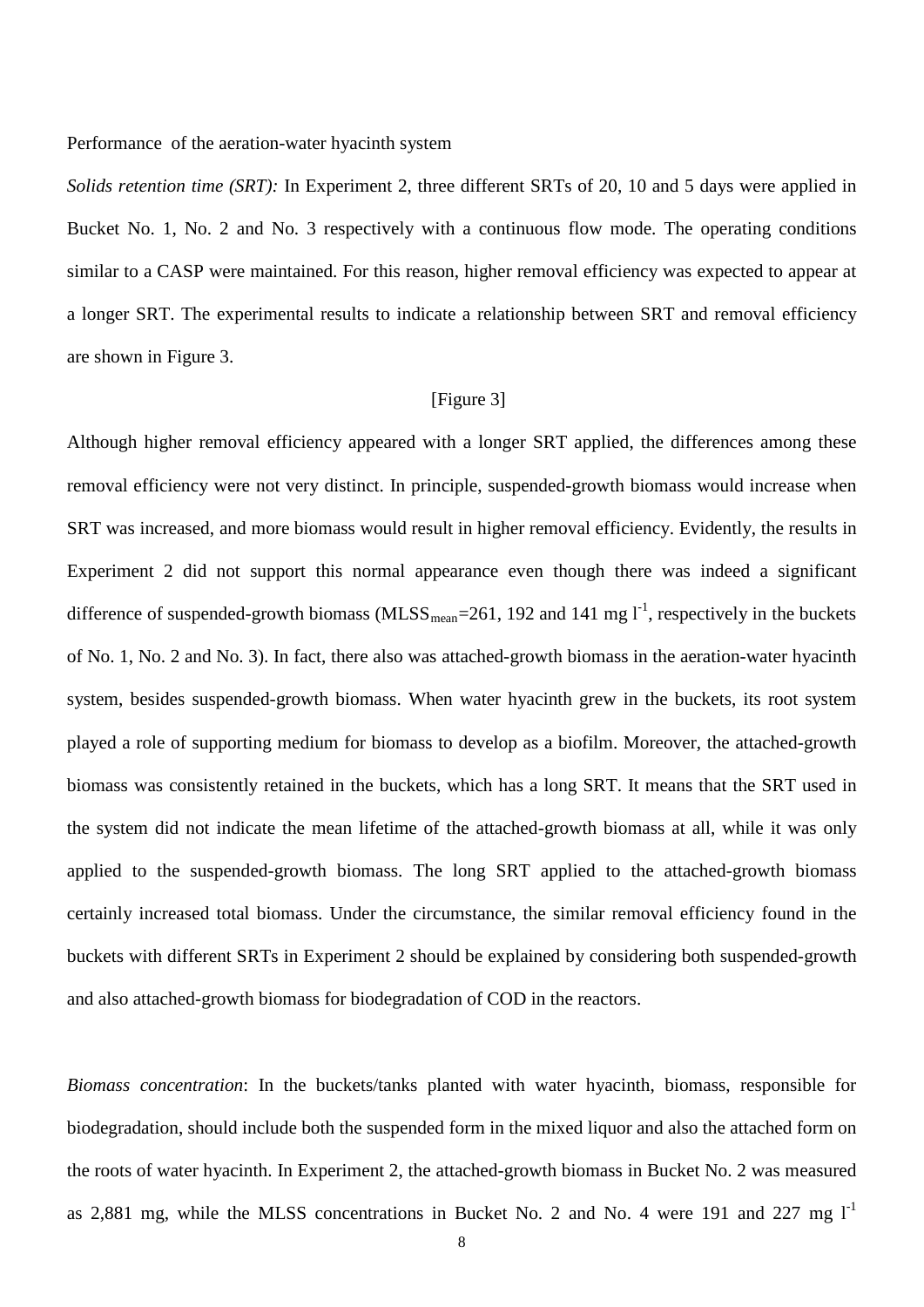respectively. If we consider that this 2,881 mg of attached biomass is equivalent to an MLSS concentration of 288 mg  $1^{-1}$ , a total amount of biomass in Bucket No. 2 would be significantly higher than that of Bucket No. 4. This was why there was the superiority of Bucket No. 2 to Bucket No. 4. However, it seems that the biomass (microorganisms) only could not to take full responsibility for the higher N and P removals in Bucket No. 2 and the water hyacinth must have functioned for nutrient removal. In Experiment 3, the composition of biomass is also studied as shown in Figure 4. It demonstrates that the amount of attached-growth biomass (60 %) was more than that of suspended-growth biomass (40%) in the tanks with water hyacinth. Therefore, water hyacinth also served as packing material (root carriers).

## [Figure 4]

*Organic loading:* To compare the performance of the aeration-water hyacinth system affected by different organic loading, Experiment 3 was carried out to feed two groups of tanks with settled sewage and diluted settled sewage respectively. The removal efficiency of COD and  $BOD<sub>5</sub>$  in Experiment 3 is listed in Figure 5. The lowest removal efficiency of COD and  $BOD<sub>5</sub>$  occurred in Tank No. 3 that contained no water hyacinth and a low nutrient concentration (diluted sewage). It could be understood that Tank No. 3 had the least biomass among all the tanks. Tank No. 4, 5, and 6 were continuously fed with the settled sewage with an average COD concentration of 210 mg  $I<sup>-1</sup>$ . After 20 days operation, the COD concentrations in Tank No. 4, 5 and 6 were stabilized as 40, 33 and 34 mg  $I<sup>-1</sup>$  respectively and the water hyacinth grew very well with a healthy green color. However, Thank No. 1, 2, and 3 were fed with the diluted sewage that had lower concentrations of  $\text{COD}_{\text{inf.}} = 30 \text{ mg l}^{-1}$ , TKN<sub>inf</sub> = 6.7 mg l<sup>-1</sup> and TP<sub>inf</sub> = 1.0 mg  $1^{-1}$ . Although Tank No. 1 and 2 generated their effluent with lower concentrations of COD<sub>eff.</sub> = 12 mg  $l^{-1}$ , TKN<sub>eff.</sub> = 3 mg  $l^{-1}$  and TP<sub>eff.</sub> = 0.3 mg  $l^{-1}$ , the water hyacinth did not grow well and finally turned into yellow color. This phenomenon indicates that the water hyacinth grew in a difficult condition with this low organic load.

*Nitrogen and phosphorus removals:* In Experiment 2, Bucket No. 2 with water hyacinth as an aerationwater hyacinth system and No. 4 without the plant as a CASP system were used for a purpose of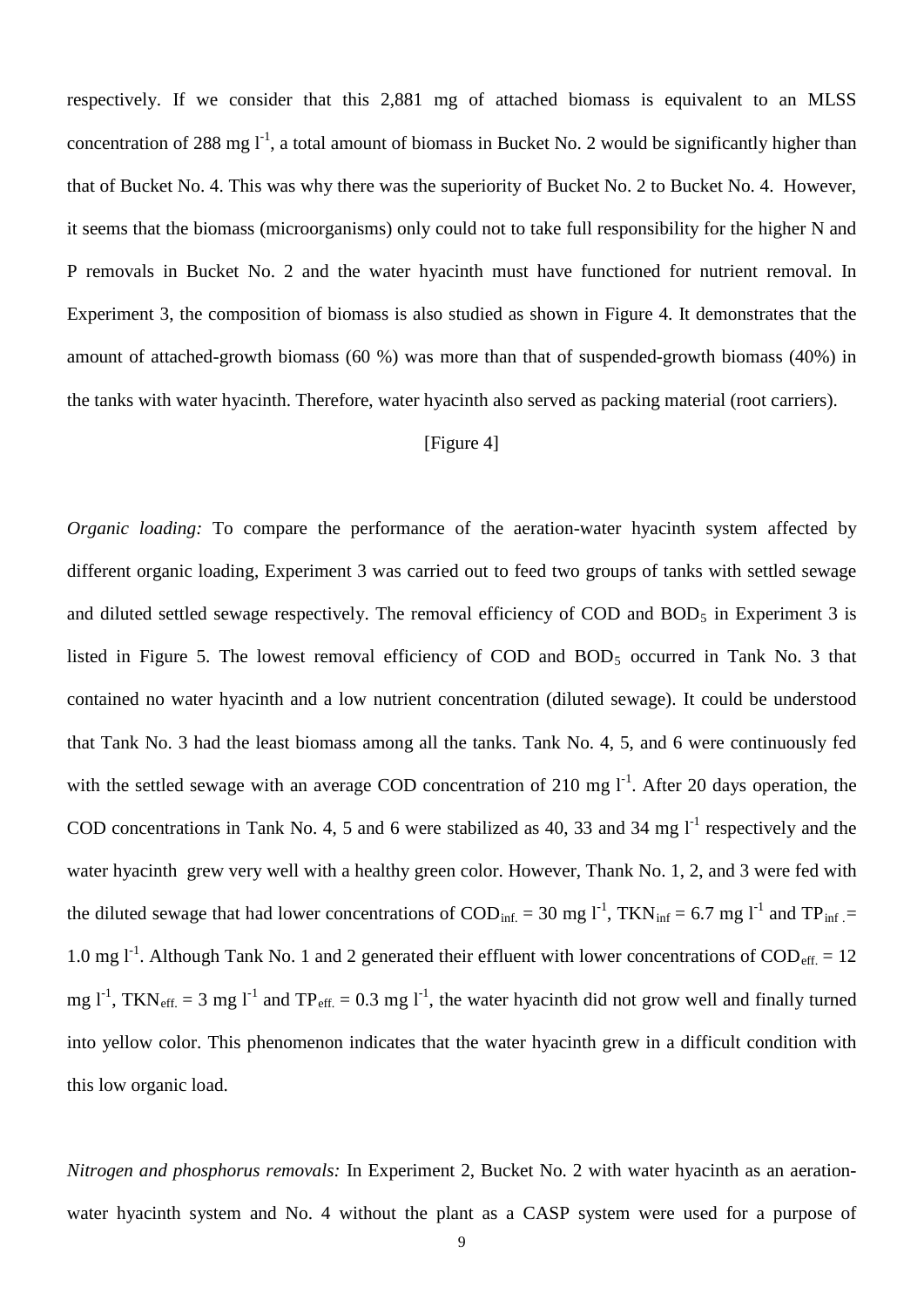comparison. The experimental results as shown in Figure 5 indicate that both buckets achieved similar efficiency for BOD and COD removal, but different N and P removals. As shown in Figure 5, the better removals of N and P in the aeration-water hyacinth system compared to the CASP system was achieved in Experiment 2.

## [Figure 5]

In Experiment 3, Tank No. 1 and No. 4 were used as the CASP systems and Tank No. 2, No. 3, No. 5 and No. 6 were used as the areation-water hyacinth systems for sewage treatment. To further compare the N and P removing capacities in the two systems, their daily performance data for TKN and TP treatment are shown in Figure 6 and Figure 7 respectively.

## [Figure 6]

### [Figure 7]

Both of Experiment 2 and 3 fully confirmed the superiority of the aeration-water hyacinth system to the CASP system in nutrient removal. It seems that the function of plant uptake played an important role on the P removal in the aeration-water hyacinth system. Tank No. 4 had the P removal efficiency of only 31.5%, whereas Tank No. 5 achieved the P removal up to 80%. More than a half of P removal in the aeration-water hyacinth system was obviously attributed to planting water hyacinth.

N removal from wastewater in both CASPs and NBTPs has been widely applied or reported [4]. Either in CASPs or NBTPs, nitrification and denitrification are a main pathway of N removal even though assimilation of microorganisms can take up a small part of nitrogen for cell synthesis. Especially under the presence of attached-growth biomass, nitrification and denitrification were intensified in the experiments. As a result, dissimilation was supposed to be a major pathway of N removal in the aerationwater hyacinth system. In addition, nitrogen uptake of plant could also contribute to N removal when water hyacinth was planted. Therefore, a minor pathway caused by uptake of plant could speed up N removal from sewage in the aeration-water hyacinth system.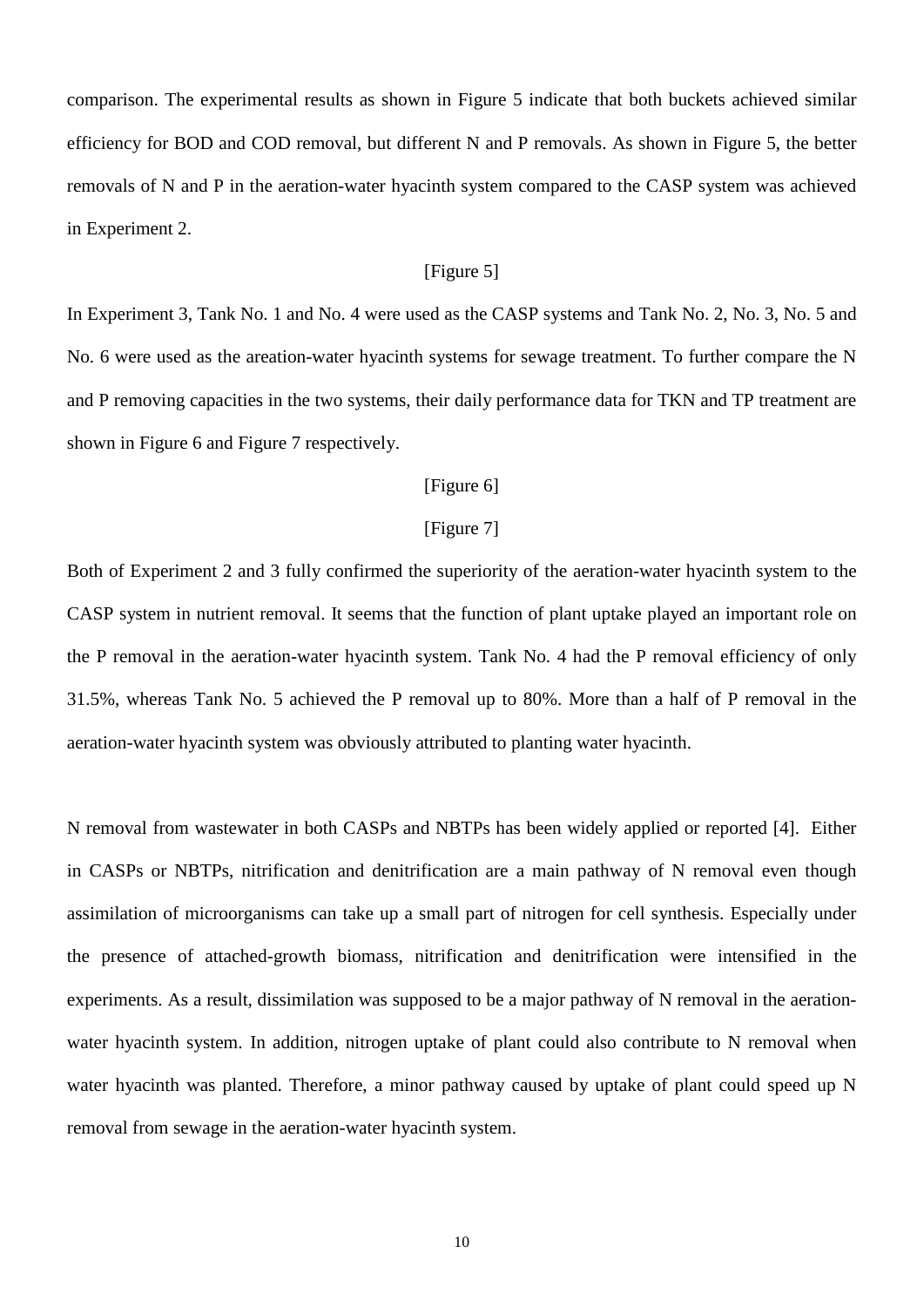The general mechanisms of biological phosphorus removal from wastewater are attributed to the discharge of surplus sludge enriched by phosphate, that is, aerobic-uptake and anaerobic/anoxic-release works alternatively [5]. Different from the EBPR (enhanced biological phosphorus removal) system, aerobic and anaerobic/anoxic conditions in the aeration-water hyacinth system occurred alternatively in the identical reactor. Phosphate absorbed by microorganisms during aeration could be released into the mixed liquor again when aeration was off. In addition, nitrate contained in the mixed liquor under the anoxic condition would probably affect the release of phosphate and further control uptake of phosphate under the aerobic condition. As a result, less sludge discharge due to a short HRT of 10 days could not be responsible for the full P removal. For the above reasons, a pathway of P removal in the form of surplus sludge enriched by phosphate played a limited role in the aeration-water hyacinth system. Therefore, uptake of plant by water hyacinth should be a mainly contributing pathway of P removal in the aerationwater hyacinth system. A former study also demonstrated that 13% of total phosphorus removal during non-harvest and 25% of it during harvest were achieved by water hyacinth [13]. As the mentioned above, at least 50% of total P removal was achieved due to uptake of water hyacinth in the aeration-water hyacinth system; the reason was due to harvest once on the  $54<sup>th</sup>$  day. The experimental results in this study demonstrated that P removal in the aeration-water hyacinth system was very significant. If the plant can be regularly harvested, P will be continuously removed from wastewater. For this reason, the aeration-water hyacinth system may be competitive with some existing upgrading processes, especially under the conditions of a limit of footprints such as in Hong Kong and of using lagoons as the secondary wastewater treatment such as in China and in North America. However, some further research should be carried out to investigate the operational concerns associated with this process, which may involve the disposal of water hyacinth waste generated by regular harvests and the control of a fast growth rate of water hyacinth in summer and a declined reaction rate for wastewater treatment in winter.

#### **CONCLUSIONS**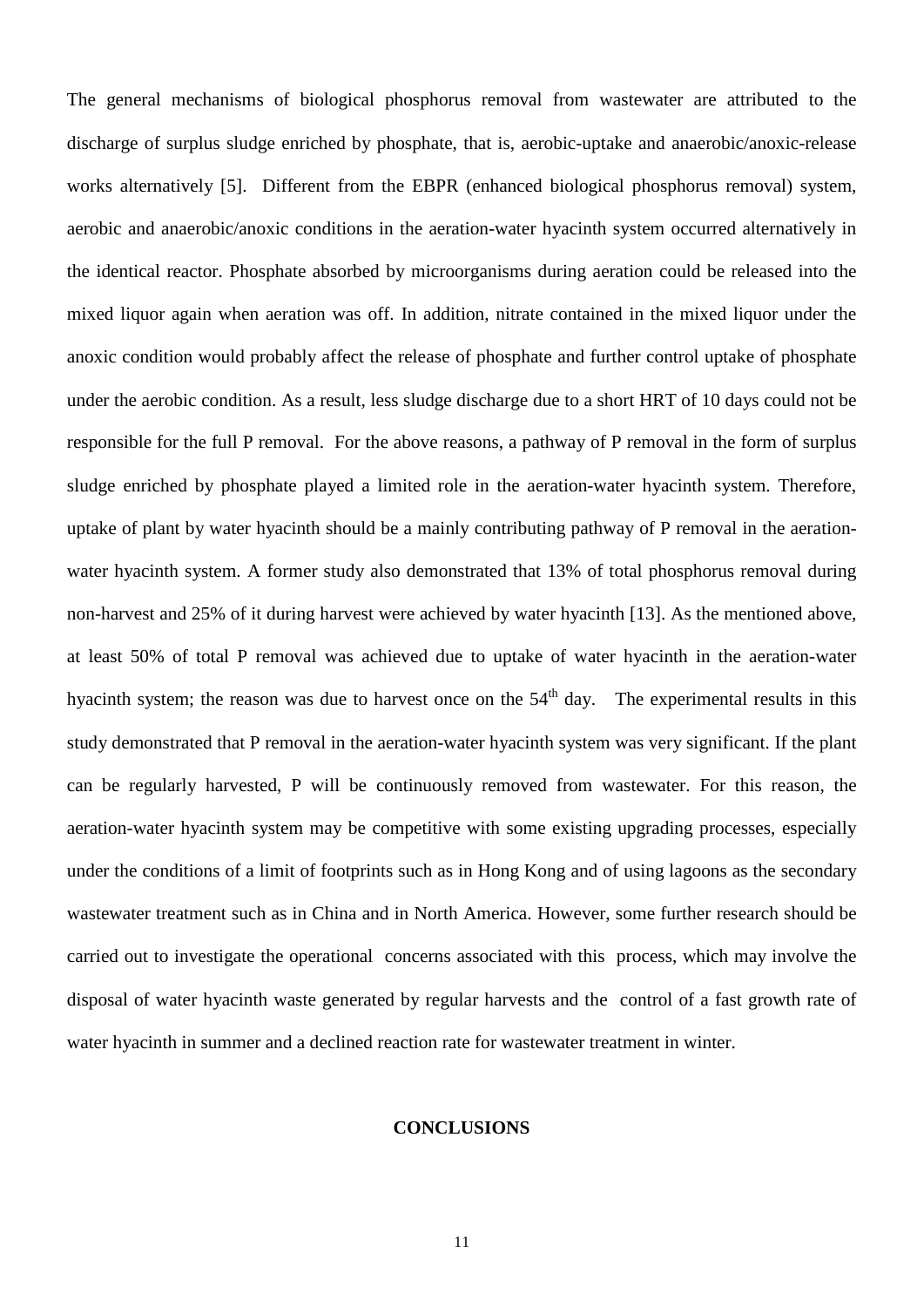As an innovative process for upgrading of some existing WWTPs and lagoons, the designed system demonstrated a significant enhancement of nutrient removal. Based on the proposed concept and the results obtained in the experiments, the following major conclusions can be drawn:

- 1. Water hyacinth was suitable to grow in an aerated water environment with a moderate COD concentration in the range of 18 to 80 mg  $I<sup>-1</sup>$ . The intensified aeration intensity of 4 l min<sup>-1</sup> in this experimental conditions created no significant disturbance to water hyacinth growth.
- 2. SRT in the range of 5 to 20 days could be of benefit for COD, BOD 5 , N and P removals. However, it was found that the increase of SRT only slightly enhanced the removal efficiency in the experiments, since the attached-growth biomass on the roots of water hyacinth was about 60% of total biomass and was not affected by SRT significantly.
- 3. Either COD or BOD 5 removals in the designed system was comparable with those found in CASPs and NBTPs.
- 4. While the diluted sewage (COD=30 mg  $l^1$ , TKN=6.7 mg  $l^1$  and TP=1.0 mg  $l^1$ ) was used as influent and fed into the aeration-water hyacinth system with a HRT of 10 days, the organic load was not enough to support water hyacinth growing in a healthy condition.
- 5. The proposed aeration-water hyacinth system behaved a satisfactory capacity of nutrient removal. TKN and TP removal efficiency reached 86% and 80% respectively, which were better than those found in CASPs and NBTPs. Dissimilation via nitrification and denitrification was thought to be a major pathway of N removal in the designed system. Uptake of water hyacinth was supposed to be responsible for more than a half of P removal.

The significance of this development may have a good potential for application in the full scale field conditions either to upgrade the existing conventional biological treatment processes when nitrogen and phosphorus controls are additionally required or to treat municipal wastewater in the rural area or in the developing countries.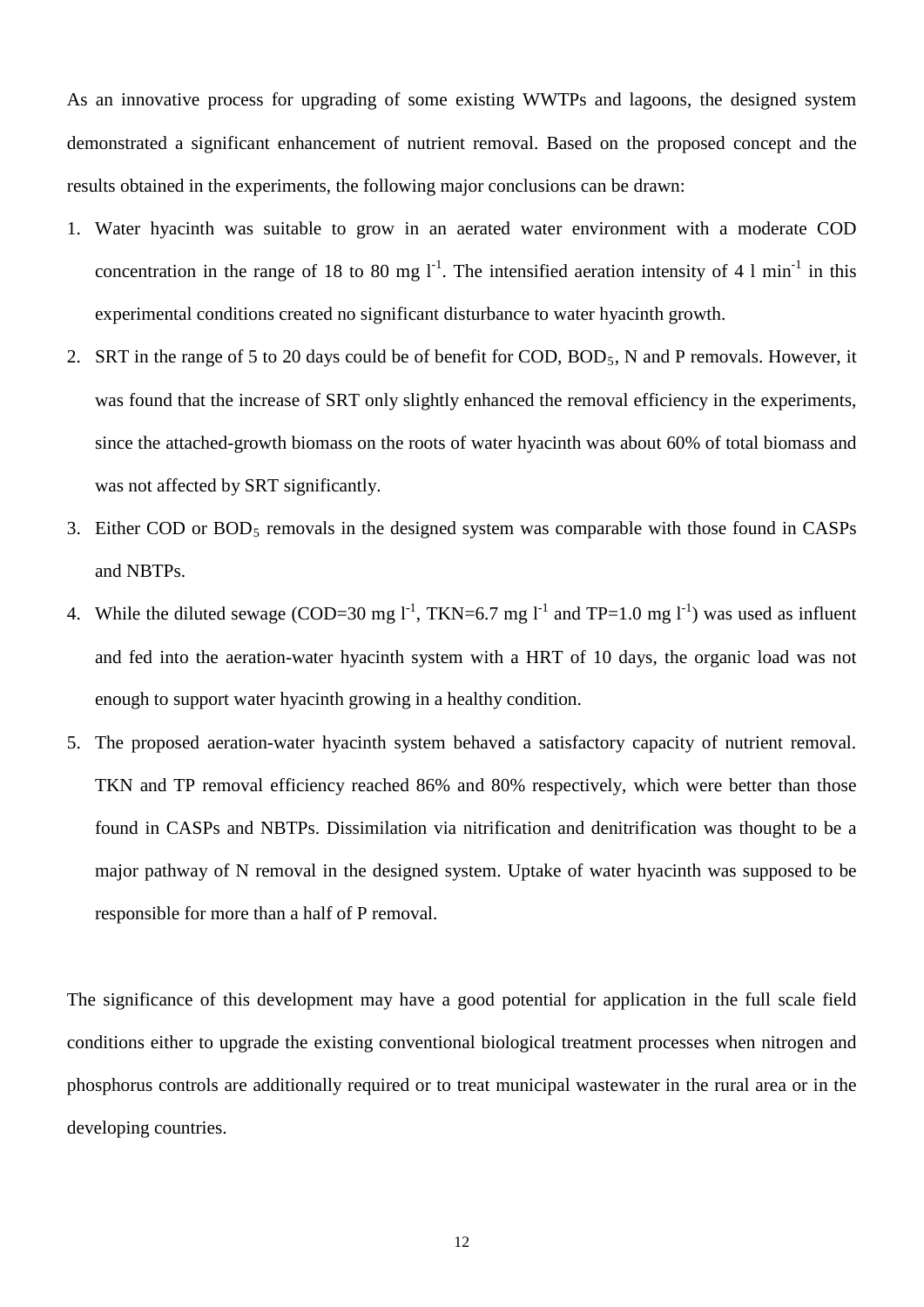#### **ACKNOWLEDGEMENTS**

The authors wish to thank the Hong Kong Polytechnic University for the research grants to this study.

#### **REFERENCES**

- 1. Monte H.M. do, Nutrient control source, removal, impact*. Eur. Water Pollut. Contr.*, **3**(3), 3 (1993).
- 2. Hao X., Doddema H.J. and van Groenestijn J.W., Use of contact tank to enhance denitrification in oxidation ditches. *Wat. Sci. Tech*., **34**(1-2), 195-202 (1996).
- 3. Chuang S.H., Ouyang C.F., Yuang H.C. and You S.J., Evaluation of phosphorus removal in anaerobic-anoxic-aerobic system – *via* polyhydroxyalkonoates measurements. *Wat. Sci. Tech*., **38**(1), 107-114 (1998).
- 4. Hao X and Martinez J., Removing nitrate and ammonium from drainage water by simulation of natural biological processes. *Wat. Res*., **32**(3), 936-943 (1998).
- 5. van Loosdrecht M.C.M. and Hooijmans C.M., Biological phosphate removal processes. *Appl. Microbiol. Biotechnol*., **48**, 289 (1997).
- 6. Piekema P.G. and Gaastra S.B., Upgrading of a wastewater treatment plant in the Netherlands: combination of several nutrient removal processes. *Eur. Water Pollut. Contr.*, **33**(2), 21-26 (1993).
- 7. Roustan M., Chatellier P., Lefervre F., Audic J.M. and Burvingt F., Separation of the two functions aeration and mixing in oxidation ditches: *Environ. Tech*., **14**, 841-849 (1993).
- 8. Nolasco D.A., Daigger G.T., Stafford D.R., Kaupp D.M. and Stephenson J.P., The use of mathematical modelling and pilot plant testing to develop a new biological phosphorus and nitrogen removal process. *Wat. Environ. Res*., **70**(6), 1205-1215 (1998).
- 9. Maynard H.E., Ouki S.K. and Williams S.C., Tertiary lagoon: a review of removal mechanism and performance. *Wat. Res*., **33**(1), 1-13 (1999).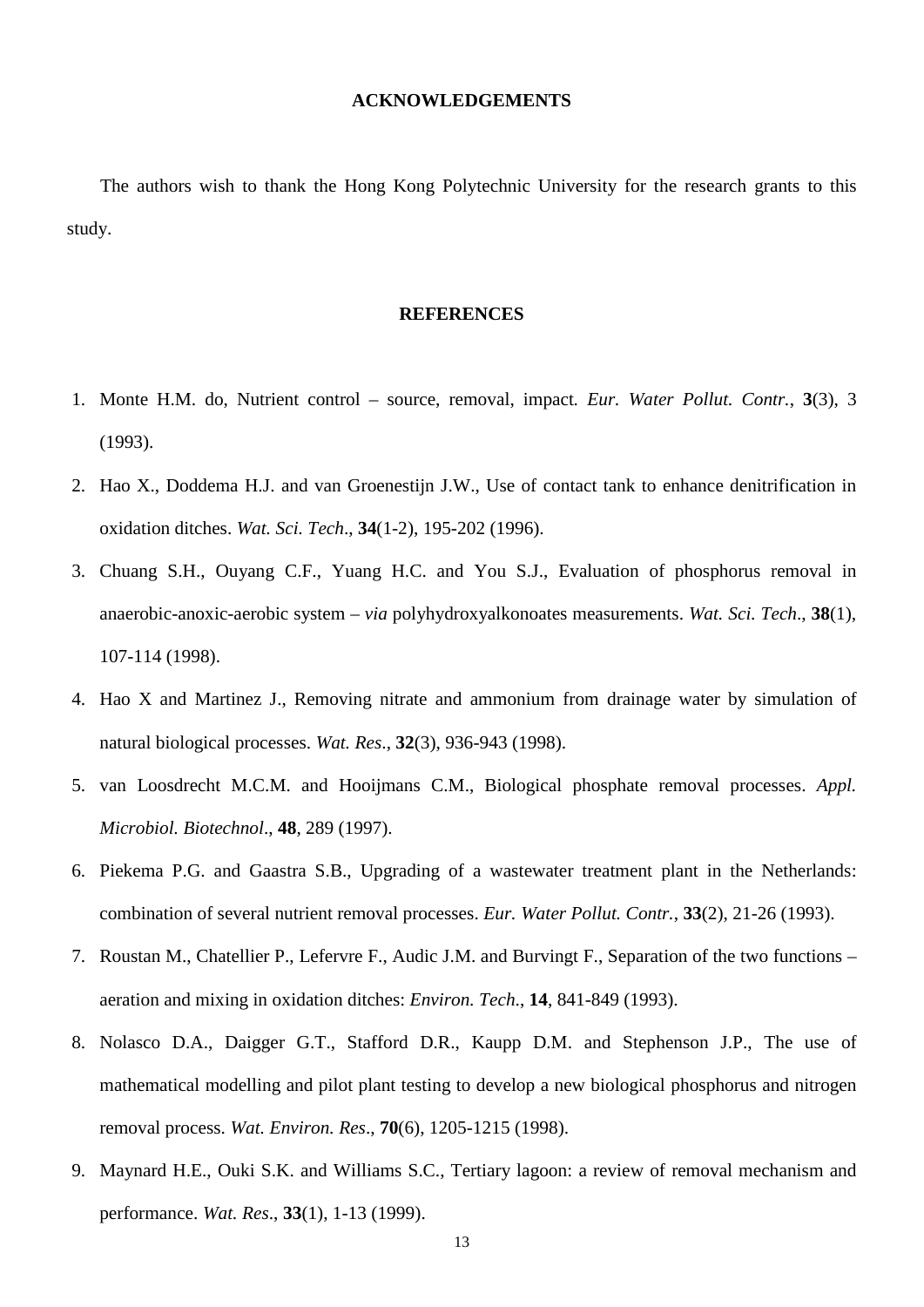- 10. Zhao Q. and Wang B., Evaluation on a pilot-scale attached-growth pond system treating domestic wastewater. *Wat. Res*., **30**(1), 242-245 (1996).
- 11. US EPA, *Design Manual: Municipal Waste Stabilisation Ponds*, EPA 625/1-83-015 (1983).
- 12. Nogales R., Benitez E. and Gutierrez C., Nutrient removal potential of water hyacinth grown in static Fe-enriched sewage water, *Fresenius Envir. Bull* 3, 325-330 (1994).
- 13. Dinges R., Upgrading stabilisation pond effluent by water hyacinth culture*. J. Wat. Pollut. Control Fed*., **50**(5), 833-345 (1978).
- 14. Fisher M.M. and Reddy K.R., Water hyacinth [*Eichhornia cassipes* (Mart.) Solms] for improving eutrophic late water: water quality and mass balance. In: *Aquatic plants for water treatment and resources recovery*, Reddy K.R. and Smith W.H. (ed.), Magnolia Publishing Inc., Orlando, Florida, 969-976 (1987).
- 15. Debusk T.A. and Reddy K.R., Wastewater treatment using floating aquatic macrophytes: contaminant removal processes and management strategies. In: *Aquatic plants for water treatment and resources recovery,* Reddy K.R. and Smith W.H. (ed.), Magnolia Publishing Inc., Orlando, Florida, 643-656 (1987).
- 16. Urbanc-Bercic O. and Bulc T., Integrated constructed wetland for small communities. *Wat. Sci. Tech*., **32**(3), 41-47 (1995).
- 17. Polprasert C., Kongsricharoern N. and Kanjanaprapin W., Production of feed and fertilizer from water hyacinth plants in the tropics, *Waste Management & Research* 12, 3-11 (1994).
- 18. APAH, Standard methods for the examination of water and wastewater, 18<sup>th</sup> edn., APAH, AWWA, WPCF, Washington DC, USA (1992).
- 19. Reddy K.R., Fate of nitrogen and phosphorus in a wastewater retention reservoir containing aquatic macrophytes. *J. of Environ. Quality*, **12**, 137-141 (1983).
- 20. Shiralipour A., Garrard L.A. and Haller W.T., Nitrogen source, biomass production and phosphorus uptake in water hyacinth. *Aquatic Plant Mgmt*., **19**, 40-43 (1981).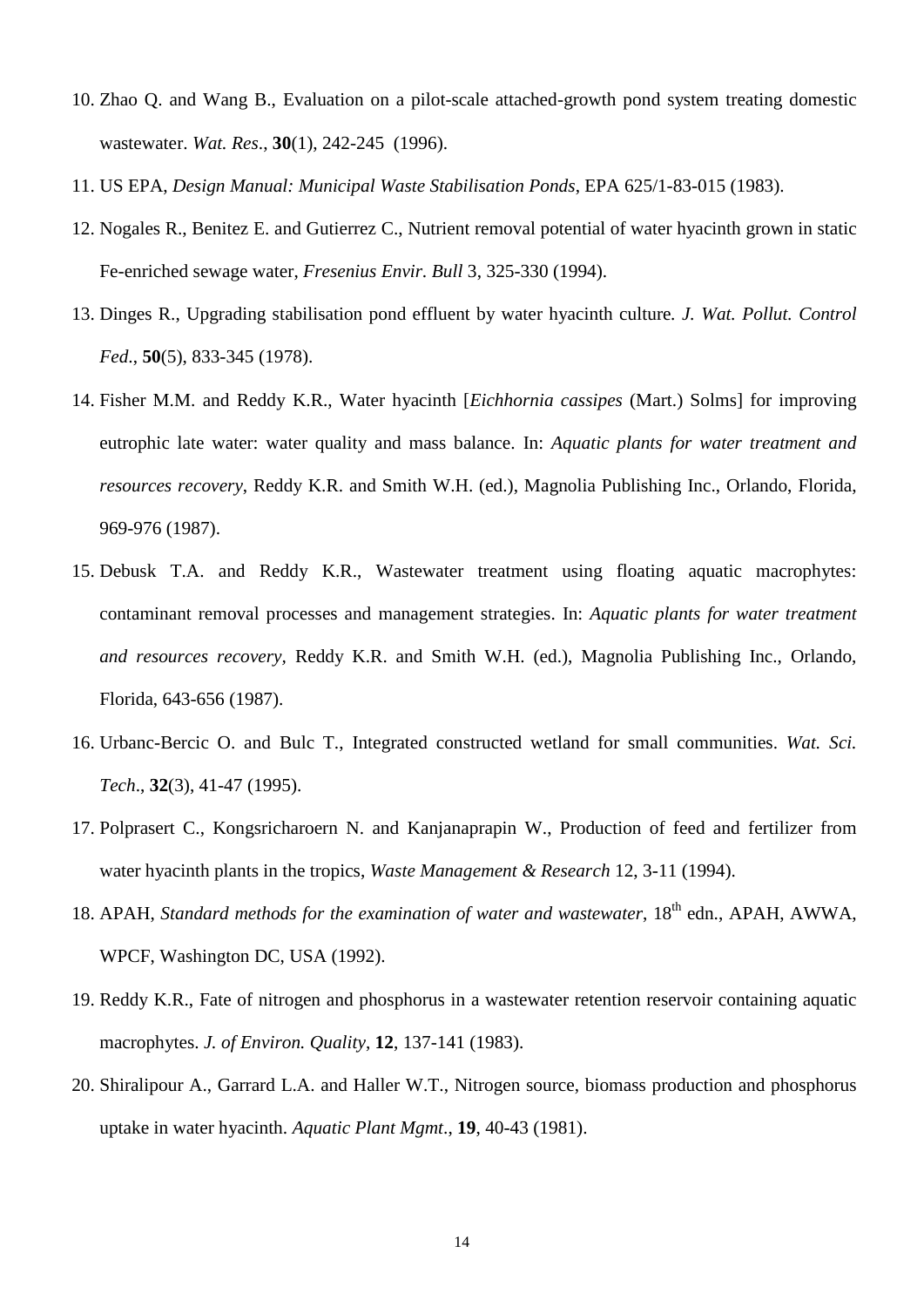- 21. Gossett D.R. and Norris W.E. Jr., Relationship between nutrient availability and content of nitrogen and phosphorus in tissues of the aquatic macrophyte*, Eichhornia crassipes* (Mart.) Solms. *Hydrobiologia*, **38**, 15-28 (1970).
- 22. Peavy H.S., Rowe D.R. and Tchobanoglous G., *Environmental Engineering*, McGraw-hill Book company, New York (1985).
- 23. Chaney R.L., Metal speciation and interaction among elements affecting trace element transfer in agricultural and environmental food-chains. In*: Metal Speciation: Theory, Analysis and Application,* Kramer J.R. and Allen H.E. (ed.), Chelsa, ML: Lewwis Publishers, 219-260 (1988).
- 24. Chaney R.L., Complexity of iron nutrition: lessons for plant-soil interaction research. *J. Plant Nutr*., **10**, 963-994 (1987).
- 25. Shen Z.-G., Liu Y.-L. and Chen H.-M., Effects of Chelators EDTA and DTPA on the uptake zinc, cooper, manganese and iron by hyper-accumulator *Thlaspi caerulescens* (in Chinese). *Acta Phytophysiologica Sinica*, **24**(4), 340-346 (1998).
- 26. Mengel K. and Kirkby G.A., *Principles of Plant Nutrition*. International Potash Institute, Switzerland, 493 (1987).
- 27. Marschner H., *Mineral Nutrition of Higher Plants.* Academic Press, London (1986).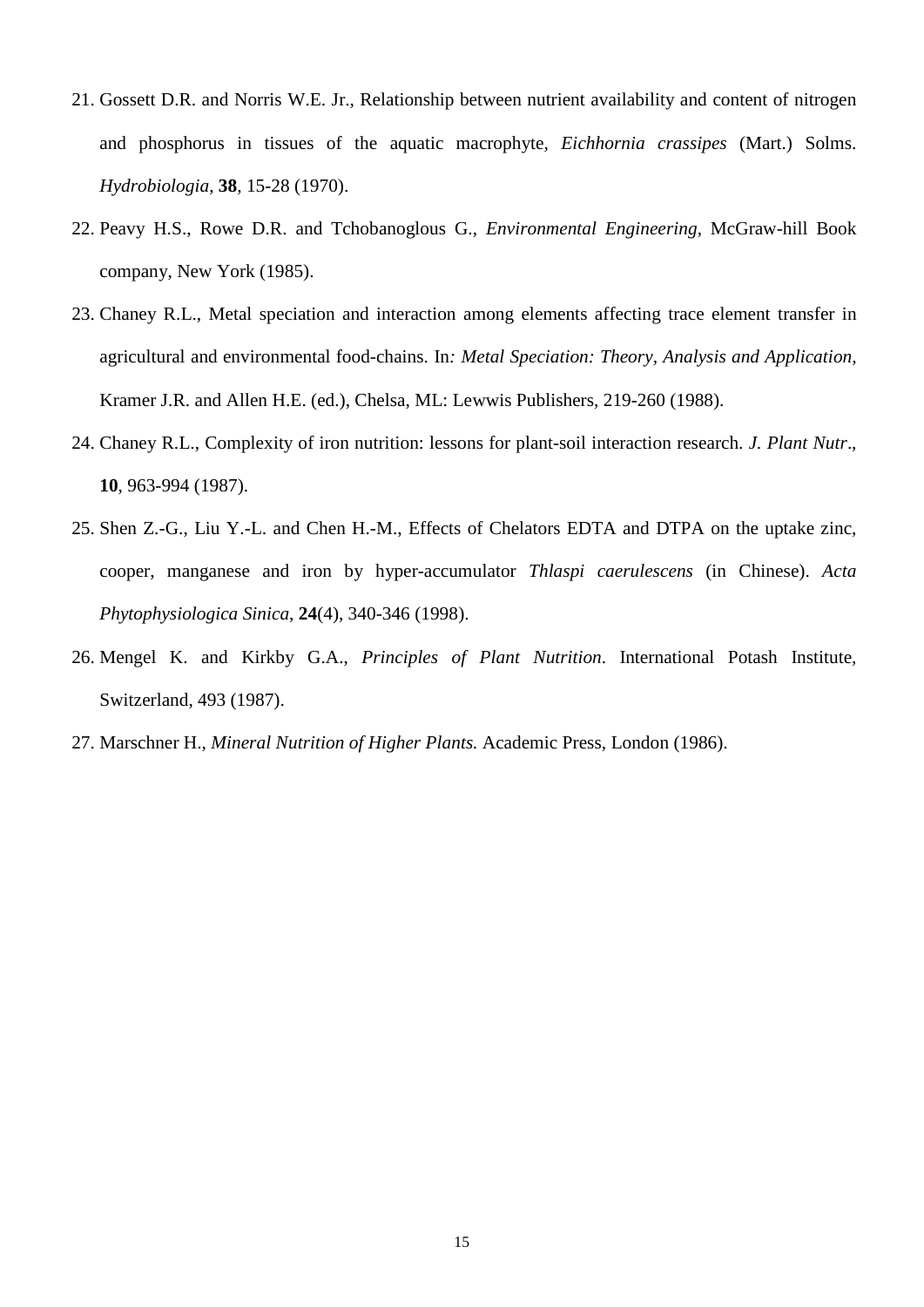|               |     |            |            | raore 1. Operating conditions in Experiment 1 |            |            |               |        |                 |            |
|---------------|-----|------------|------------|-----------------------------------------------|------------|------------|---------------|--------|-----------------|------------|
| <b>Bucket</b> | WH  | <b>COD</b> | <b>TKN</b> | <b>TP</b>                                     | <b>SRT</b> | <b>HRT</b> | Temp.         | Volume | Air flow        | Aeration   |
|               | (g) | $(mg l-1)$ | $(mg l-1)$ | $(mg l-1)$                                    | (d)        | (d)        | $(^{\circ}C)$ | (1)    | $(l \min^{-1})$ | cycle (hr) |
|               |     |            |            |                                               |            |            |               |        |                 |            |
| No. 1         | 78  | 200        | 45.5       | 7.0                                           | $\infty$   | n.a.       | $7 - 18$      | 10     | $\overline{4}$  | 0.5:0.5    |
| No. 2         | 80  | 100        | 22.8       | 3.5                                           | $\infty$   | n.a.       | $7 - 18$      | 10     | 4               | 0.5:0.5    |
| No. 3         | 80  | 50         | 11.4       | 1.8                                           | $\infty$   | n.a.       | $7 - 18$      | 10     | 4               | 0.5:0.5    |
| No. 4         | 76  | 20         | 4.6        | 0.7                                           | $\infty$   | n.a.       | $7 - 18$      | 10     | 4               | 0.5:0.5    |
| No. 5         | 76  | < 5        | 0.01       | 0.01                                          | $\infty$   | n.a.       | $7 - 18$      | 10     | 4               | 0.5:0.5    |

Table 1. Operating conditions in Experiment 1

Note: n.a. – not available; ∞ - infinite

Table 2. Operating conditions in Experiment 2

| <b>Bucket</b> | WH             | <b>COD</b>    | <b>TKN</b>    | TP            | <b>SRT</b> | <b>HRT</b> | Temp.         | Volume | Air flow        | Aeration   |
|---------------|----------------|---------------|---------------|---------------|------------|------------|---------------|--------|-----------------|------------|
|               | (g)            | $(mg l^{-1})$ | $(mg l^{-1})$ | $(mg 1^{-1})$ | (d)        | (d)        | $(^{\circ}C)$ | (1)    | $(l \min^{-1})$ | cycle (hr) |
| No. 1         | 160            | 258           | 47.2          | 8.6           | 20         | 6.7        | $12 - 29$     | 10     | 4               | 0.5:0.5    |
|               |                |               |               |               |            |            |               |        |                 |            |
| No. 2         | 170            | 258           | 47.2          | 8.6           | 10         | 6.7        | $12 - 29$     | 10     | 4               | 0.5:0.5    |
|               |                |               |               |               |            |            |               |        |                 |            |
| No. 3         | 173            | 258           | 47.2          | 8.6           | 5          | 6.7        | $12 - 29$     | 10     | 4               | 0.5:0.5    |
|               | N <sub>o</sub> | 258           | 47.2          |               | 10         | 6.7        | $12 - 29$     |        |                 |            |
| No. 4         |                |               |               | 8.6           |            |            |               | 10     | 4               | 0.5:0.5    |

Table 3. Operating conditions in Experiment 3

|               |                |               |               | л.            | ັ          |            |               |        |                 |            |
|---------------|----------------|---------------|---------------|---------------|------------|------------|---------------|--------|-----------------|------------|
| <b>Bucket</b> | WH             | <b>COD</b>    | <b>TKN</b>    | TP            | <b>SRT</b> | <b>HRT</b> | Temp.         | Volume | Air flow        | Aeration   |
|               | (g)            | $(mg l^{-1})$ | $(mg l^{-1})$ | $(mg l^{-1})$ | (d)        | (d)        | $(^{\circ}C)$ | (1)    | $(l \min^{-1})$ | cycle (hr) |
| No. 1         | 332            | 30            | 6.7           | 1.0           | 10         | 10         | $19 - 33$     | 33     | 4               | 0.5:0.5    |
| No. 2         | 334            | 30            | 6.7           | 1.0           | 10         | 10         | $19 - 33$     | 33     | 4               | 0.5:0.5    |
| No. 3         | N <sub>0</sub> | 30            | 6.7           | 1.0           | 10         | 10         | $19 - 33$     | 33     | 4               | 0.5:0.5    |
| No. 4         | N <sub>o</sub> | 210           | 44.9          | 6.6           | 10         | 10         | $19 - 33$     | 33     | 4               | 0.5:0.5    |
| No. 5         | 351            | 210           | 44.9          | 6.6           | 10         | 10         | $19 - 33$     | 33     | 4               | 0.5:0.5    |
| No. $6$       | 354            | 210           | 44.9          | 6.6           | 10         | 10         | $19 - 33$     | 33     | 4               | 0.5:0.5    |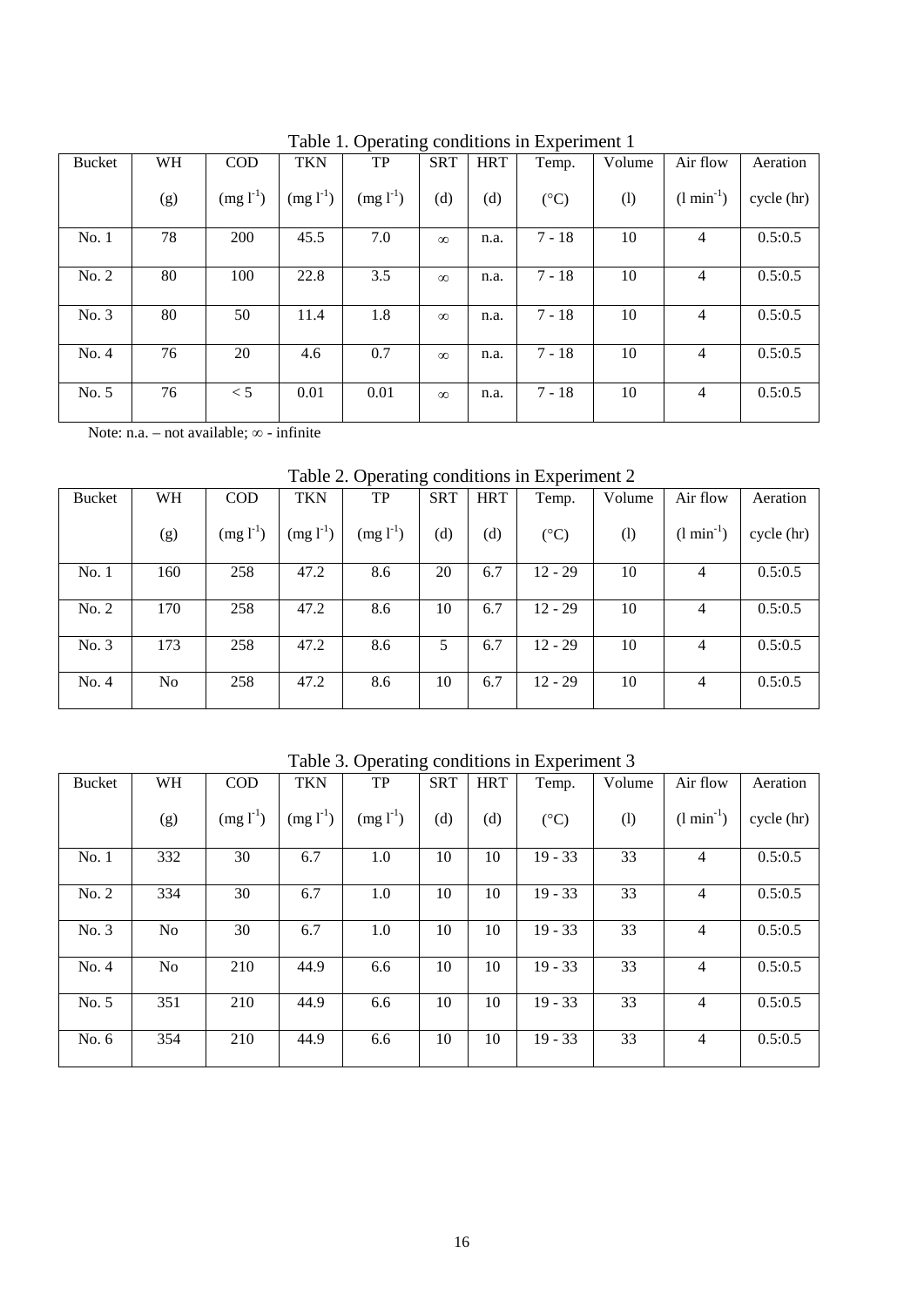| Parameter        | Unit        | Sha Tin WWTP |         |  |  |
|------------------|-------------|--------------|---------|--|--|
|                  |             | Raw          | Settled |  |  |
|                  |             | (range)      | (mean)  |  |  |
| <b>COD</b>       | $mg1^{-1}$  | 104-391      | 210     |  |  |
| BOD <sub>5</sub> | $mg l^{-1}$ | 53-273       | 122     |  |  |
| <b>TKN</b>       | $mg l^{-1}$ | $34 - 65$    | 45      |  |  |
| $NH_4^+$ -N      | $mg1^{-1}$  | $25 - 42$    | 37      |  |  |
| TP(P)            | $mg1^{-1}$  | $4.6 - 11.6$ | 6.6     |  |  |
| pH               |             | $6.2 - 8.6$  | 7.3     |  |  |
| <b>SS</b>        | $mg l^{-1}$ | $60 - 211$   | 72      |  |  |

Table 4. Characteristics of the raw and settled sewage (Jan. 1995 - Oct. 1996)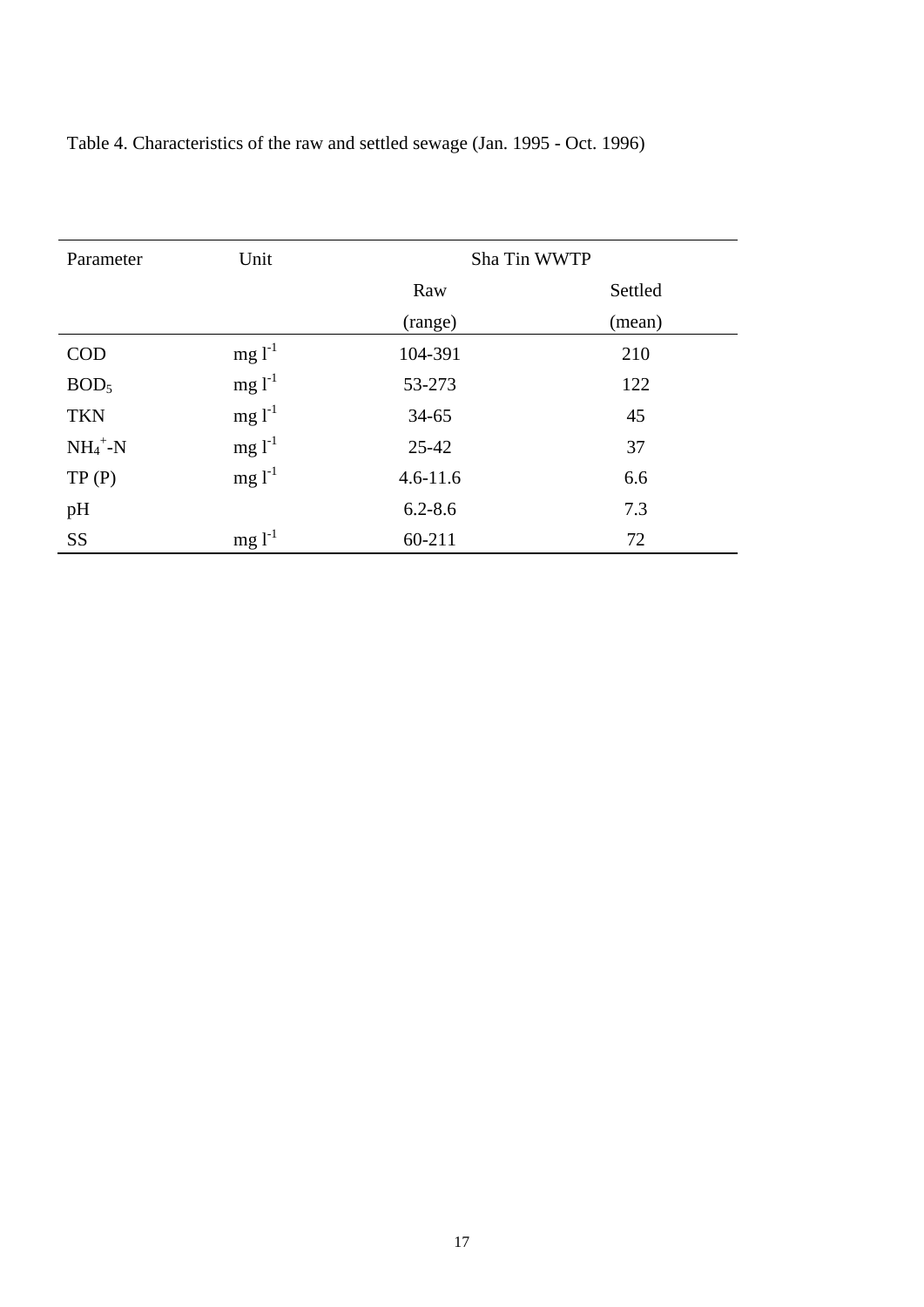

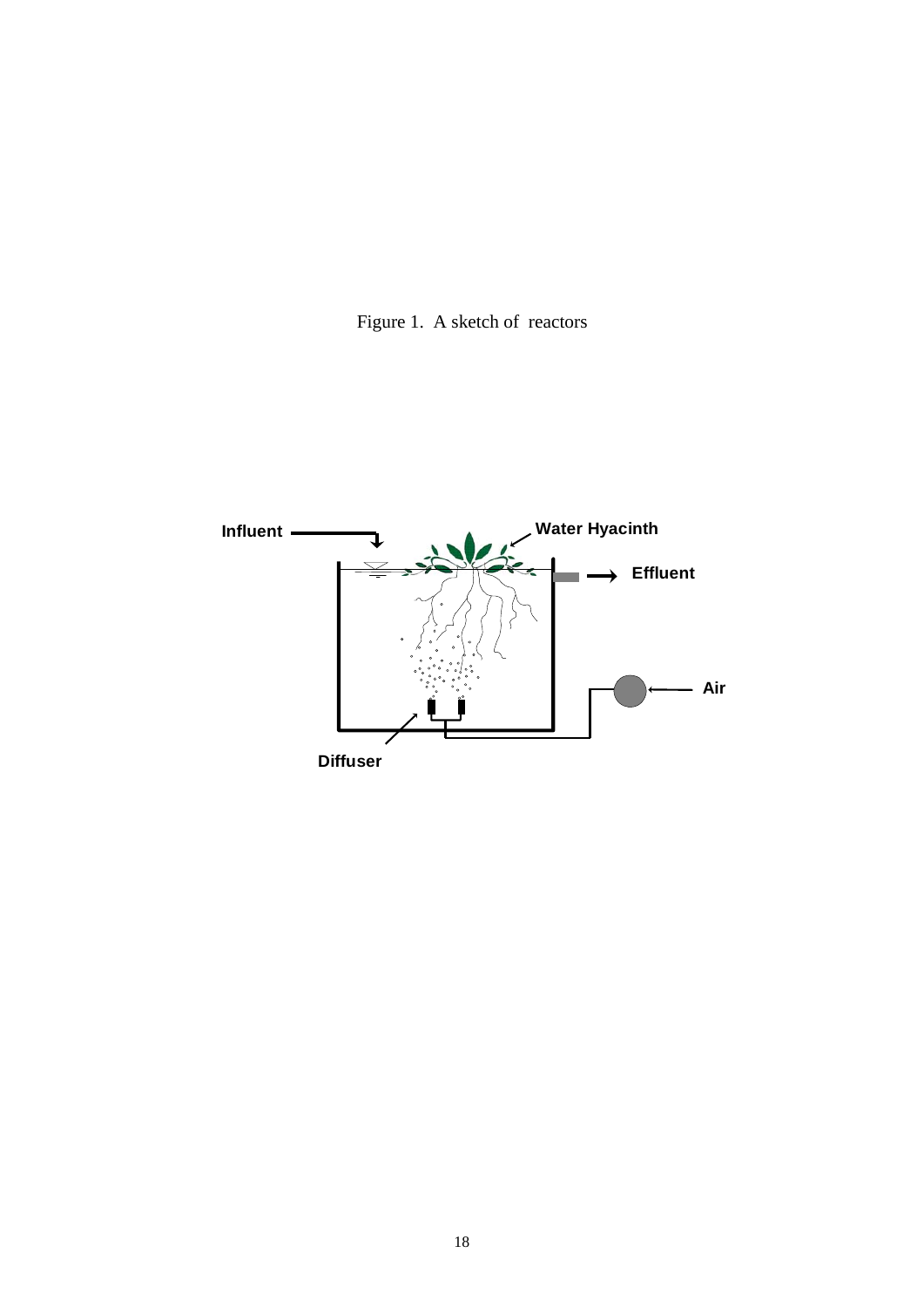



COD conc. nominated in different buckets  $(\boldsymbol{\hat{\theta}})$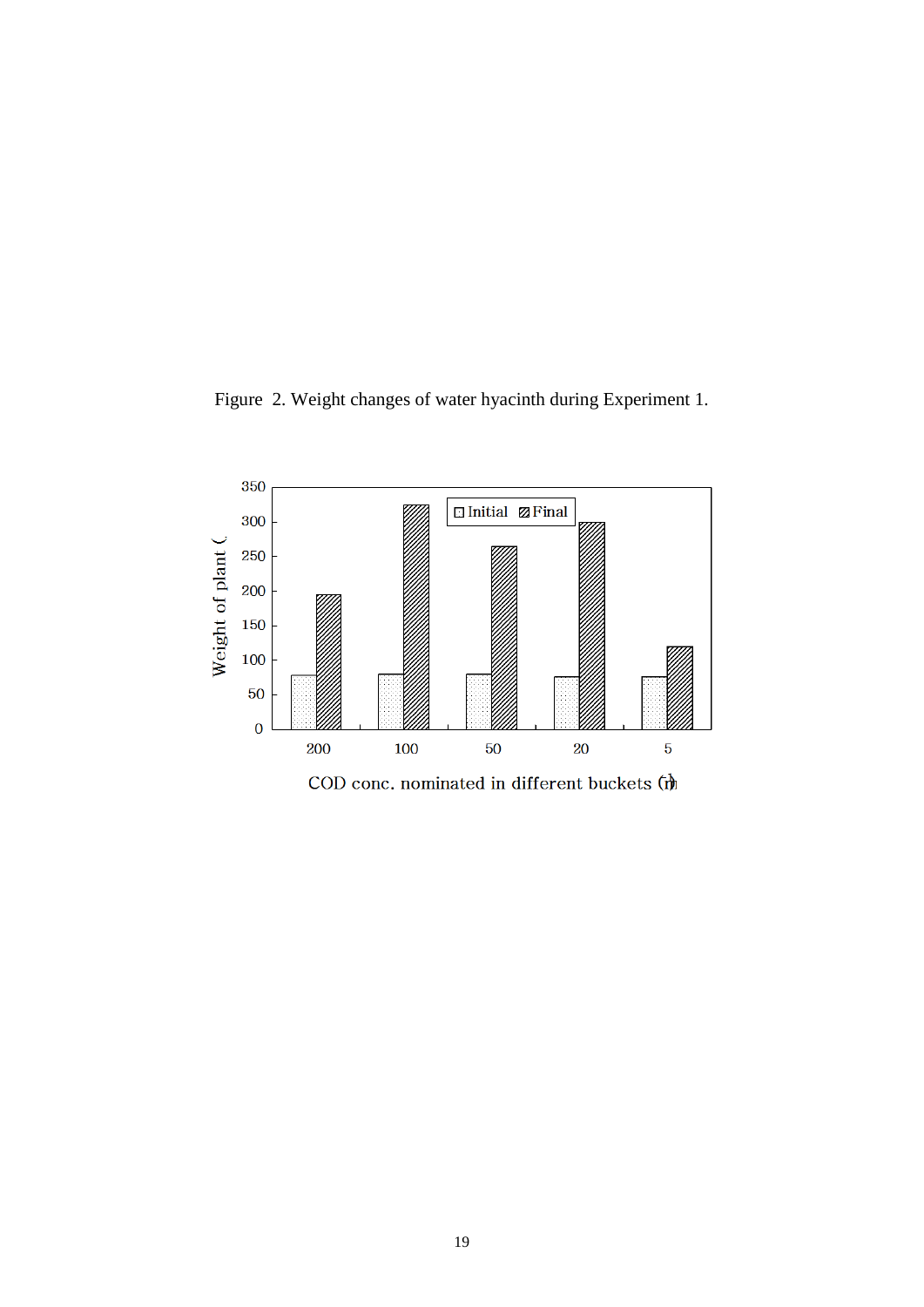Figure 3. Relations between SRT and removal efficiency.

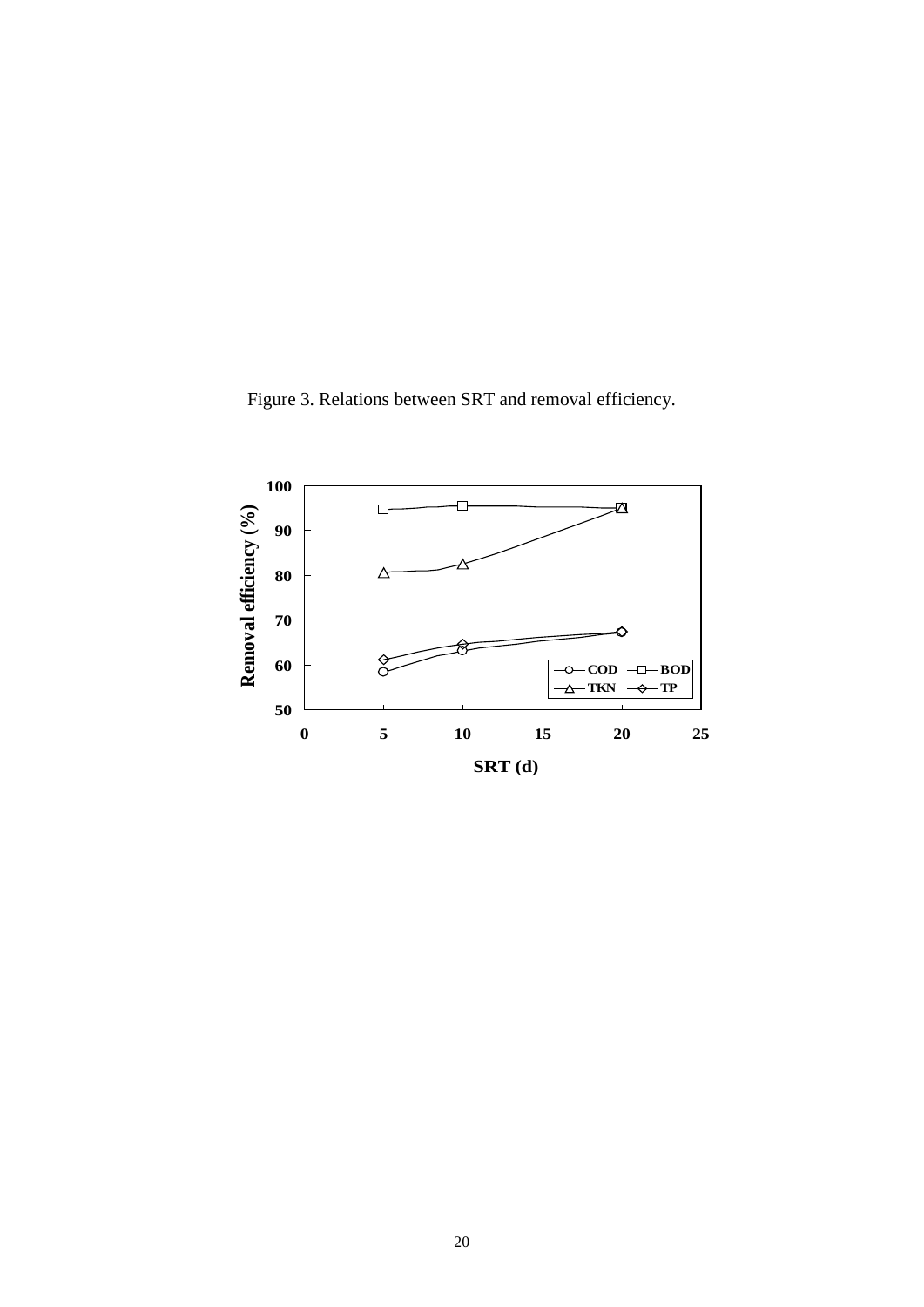



Influent COD (mg  $I$ ) and water haycinth in Experimen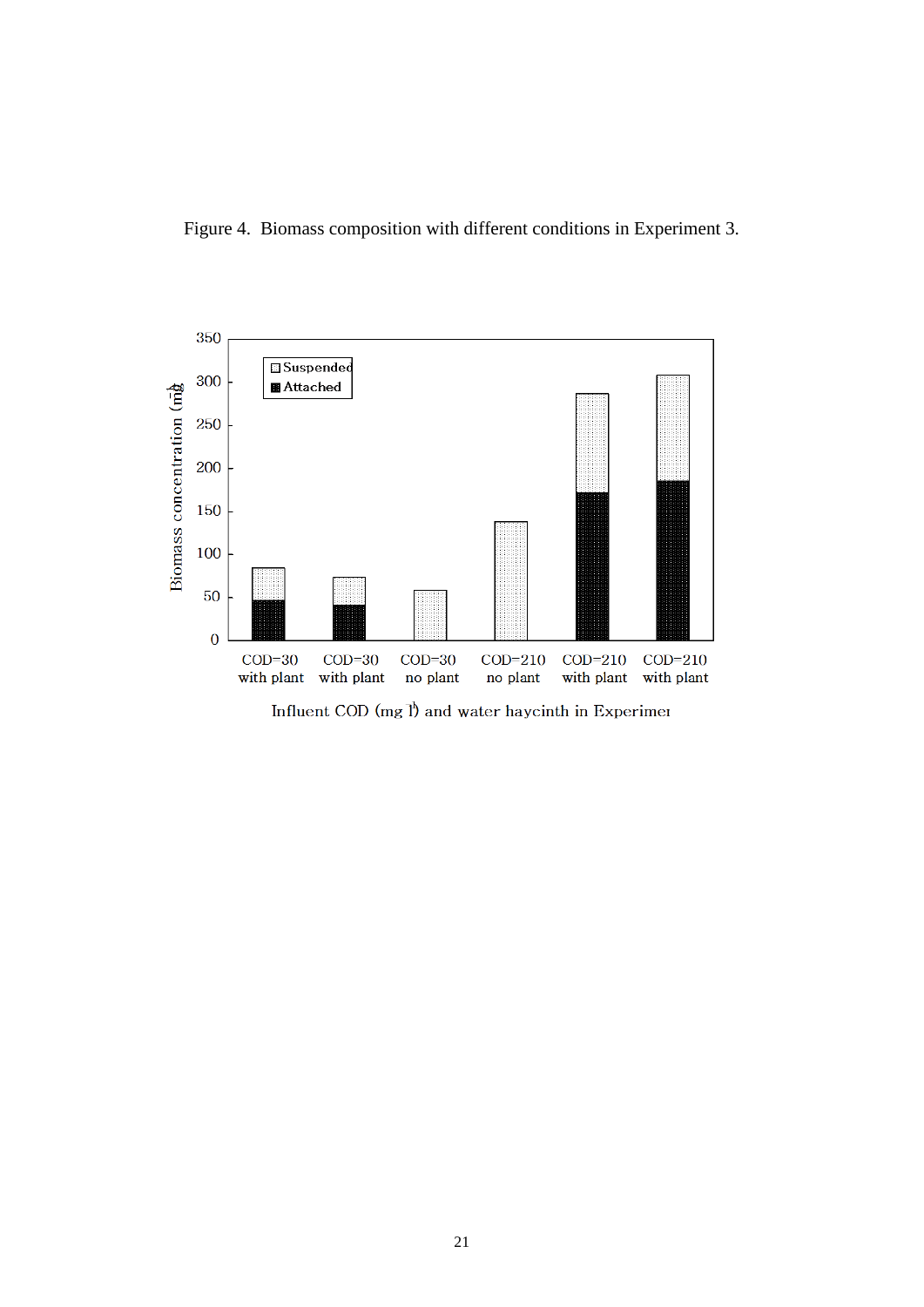Figure 5. Comparison of COD, BOD, N and P removals in Experiment 2

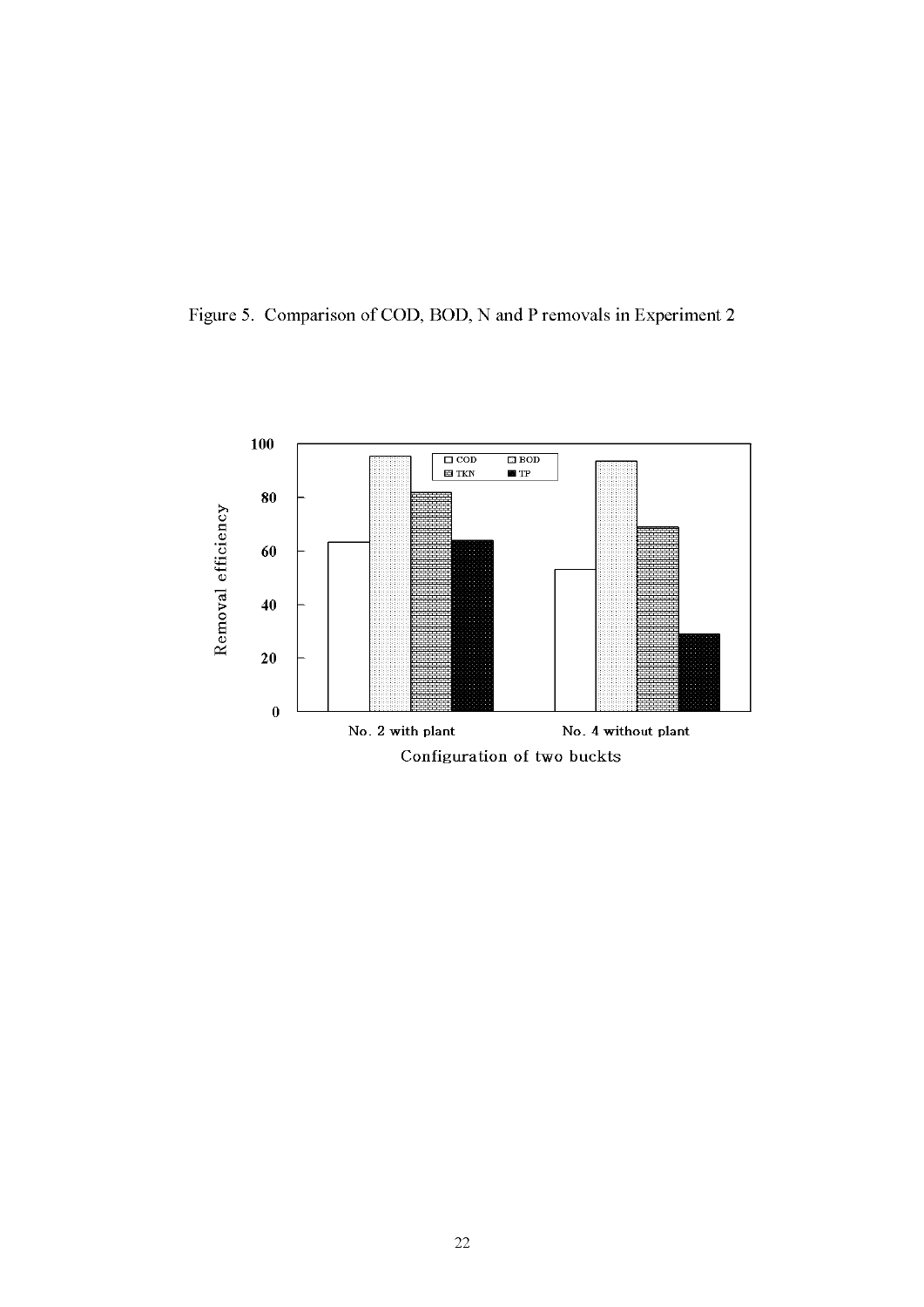

Figure 6. Historical performance of TKN treatment in Experiment 3